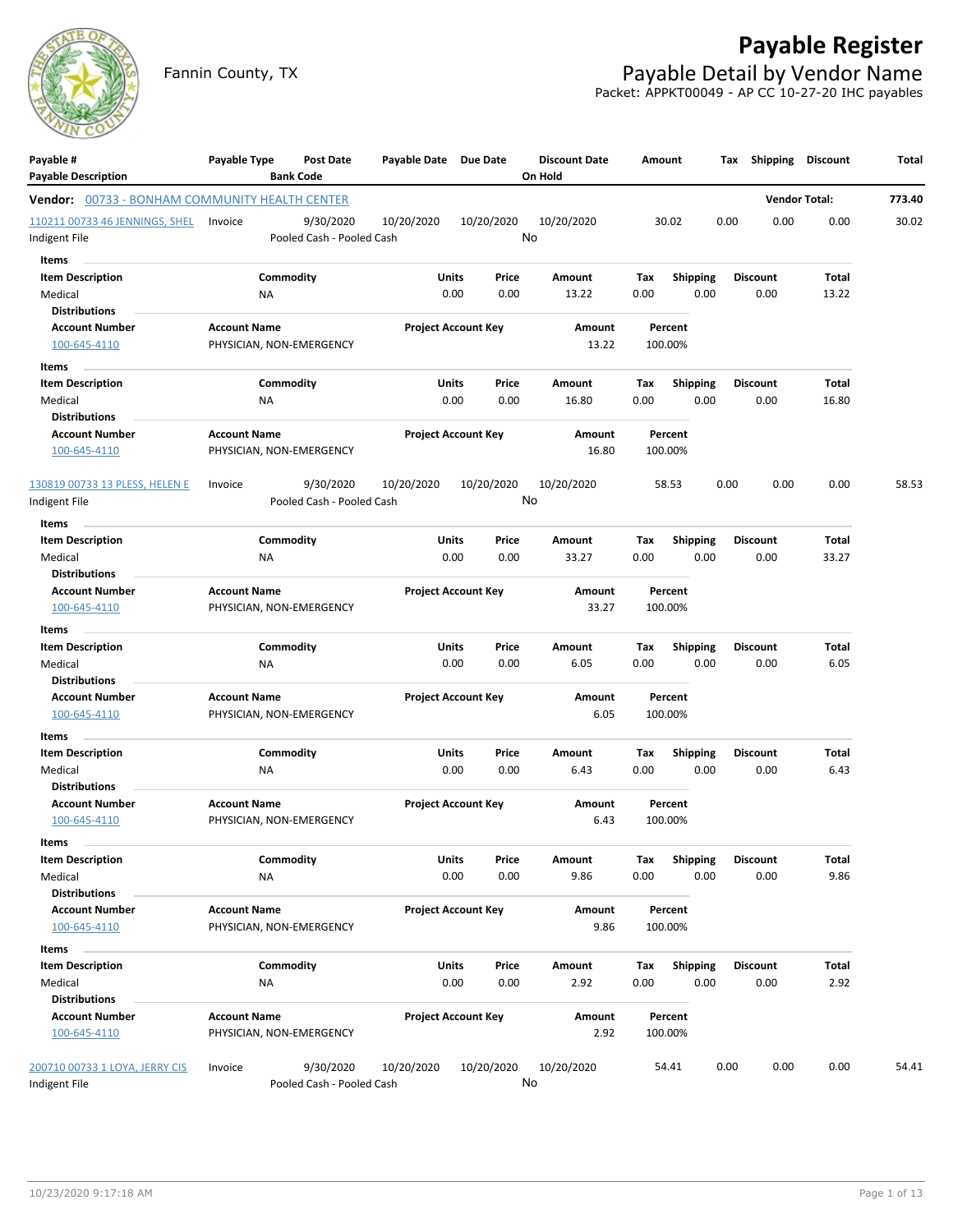| <b>Payable Register</b>                |                                  |                            |            |                      | Packet: APPKT00049 - AP CC 10-27-20 IHC payables |      |                 |                       |        |  |
|----------------------------------------|----------------------------------|----------------------------|------------|----------------------|--------------------------------------------------|------|-----------------|-----------------------|--------|--|
| Payable #                              | Payable Type<br><b>Post Date</b> | Payable Date Due Date      |            | <b>Discount Date</b> | Amount                                           |      |                 | Tax Shipping Discount | Total  |  |
| <b>Payable Description</b>             | <b>Bank Code</b>                 |                            |            | On Hold              |                                                  |      |                 |                       |        |  |
| Items                                  |                                  |                            |            |                      |                                                  |      |                 |                       |        |  |
| <b>Item Description</b>                | Commodity                        | Units                      | Price      | Amount               | Tax<br><b>Shipping</b>                           |      | <b>Discount</b> | Total                 |        |  |
| Medical                                | NA                               | 0.00                       | 0.00       | 54.41                | 0.00                                             | 0.00 | 0.00            | 54.41                 |        |  |
| <b>Distributions</b>                   |                                  |                            |            |                      |                                                  |      |                 |                       |        |  |
| <b>Account Number</b>                  | <b>Account Name</b>              | <b>Project Account Key</b> |            | Amount               | Percent                                          |      |                 |                       |        |  |
| 100-645-4110                           | PHYSICIAN, NON-EMERGENCY         |                            |            | 54.41                | 100.00%                                          |      |                 |                       |        |  |
| 201205 00733 7 LOYA, SHANNON D Invoice | 9/30/2020                        | 10/20/2020                 | 10/20/2020 | 10/20/2020           | 117.12                                           | 0.00 | 0.00            | 0.00                  | 117.12 |  |
| Indigent File                          | Pooled Cash - Pooled Cash        |                            | No         |                      |                                                  |      |                 |                       |        |  |
| Items                                  |                                  |                            |            |                      |                                                  |      |                 |                       |        |  |
| <b>Item Description</b>                | Commodity                        | Units                      | Price      | Amount               | <b>Shipping</b><br>Tax                           |      | <b>Discount</b> | Total                 |        |  |
| Medical                                | ΝA                               | 0.00                       | 0.00       | 46.73                | 0.00                                             | 0.00 | 0.00            | 46.73                 |        |  |
| <b>Distributions</b>                   |                                  |                            |            |                      |                                                  |      |                 |                       |        |  |
| <b>Account Number</b>                  | <b>Account Name</b>              | <b>Project Account Key</b> |            | Amount               | Percent                                          |      |                 |                       |        |  |
| 100-645-4110                           | PHYSICIAN, NON-EMERGENCY         |                            |            | 46.73                | 100.00%                                          |      |                 |                       |        |  |
| Items                                  |                                  |                            |            |                      |                                                  |      |                 |                       |        |  |
| <b>Item Description</b>                | Commodity                        | Units                      | Price      | Amount               | Tax<br><b>Shipping</b>                           |      | <b>Discount</b> | Total                 |        |  |
| Medical                                | ΝA                               | 0.00                       | 0.00       | 9.06                 | 0.00                                             | 0.00 | 0.00            | 9.06                  |        |  |
| <b>Distributions</b>                   |                                  |                            |            |                      |                                                  |      |                 |                       |        |  |
| <b>Account Number</b>                  | <b>Account Name</b>              | <b>Project Account Key</b> |            | <b>Amount</b>        | Percent                                          |      |                 |                       |        |  |
| 100-645-4110                           | PHYSICIAN, NON-EMERGENCY         |                            |            | 9.06                 | 100.00%                                          |      |                 |                       |        |  |
|                                        |                                  |                            |            |                      |                                                  |      |                 |                       |        |  |
| Items                                  |                                  |                            |            |                      |                                                  |      |                 |                       |        |  |
| <b>Item Description</b>                | Commodity                        | Units                      | Price      | Amount               | Tax<br><b>Shipping</b>                           |      | <b>Discount</b> | Total                 |        |  |
| Medical<br><b>Distributions</b>        | NA                               | 0.00                       | 0.00       | 10.00                | 0.00                                             | 0.00 | 0.00            | 10.00                 |        |  |
|                                        |                                  |                            |            |                      |                                                  |      |                 |                       |        |  |
| <b>Account Number</b>                  | <b>Account Name</b>              | <b>Project Account Key</b> |            | Amount<br>10.00      | Percent                                          |      |                 |                       |        |  |
| 100-645-4110                           | PHYSICIAN, NON-EMERGENCY         |                            |            |                      | 100.00%                                          |      |                 |                       |        |  |
| Items                                  |                                  |                            |            |                      |                                                  |      |                 |                       |        |  |
| <b>Item Description</b>                | Commodity                        | Units                      | Price      | Amount               | Tax<br><b>Shipping</b>                           |      | <b>Discount</b> | Total                 |        |  |
| Medical                                | NA                               | 0.00                       | 0.00       | 51.33                | 0.00                                             | 0.00 | 0.00            | 51.33                 |        |  |
| <b>Distributions</b>                   |                                  |                            |            |                      |                                                  |      |                 |                       |        |  |
| <b>Account Number</b>                  | <b>Account Name</b>              | <b>Project Account Key</b> |            | Amount               | Percent                                          |      |                 |                       |        |  |
| 100-645-4110                           | PHYSICIAN, NON-EMERGENCY         |                            |            | 51.33                | 100.00%                                          |      |                 |                       |        |  |
|                                        |                                  |                            |            |                      |                                                  |      |                 |                       |        |  |
| 210901 00733 1 HAYES, JUSTIN W         | 9/30/2020<br>Invoice             | 10/20/2020                 | 10/20/2020 | 10/20/2020           | 6.43                                             | 0.00 | 0.00            | 0.00                  | 6.43   |  |
| Indigent File                          | Pooled Cash - Pooled Cash        |                            | No         |                      |                                                  |      |                 |                       |        |  |
| <b>Items</b>                           |                                  |                            |            |                      |                                                  |      |                 |                       |        |  |
| <b>Item Description</b>                | Commodity                        | Units                      | Price      | Amount               | Shipping<br>Tax                                  |      | <b>Discount</b> | Total                 |        |  |
| Medical                                | NA                               | 0.00                       | 0.00       | 6.43                 | 0.00                                             | 0.00 | 0.00            | 6.43                  |        |  |
| <b>Distributions</b>                   |                                  |                            |            |                      |                                                  |      |                 |                       |        |  |
| <b>Account Number</b>                  | <b>Account Name</b>              | <b>Project Account Key</b> |            | Amount               | Percent                                          |      |                 |                       |        |  |
| 100-645-4110                           | PHYSICIAN, NON-EMERGENCY         |                            |            | 6.43                 | 100.00%                                          |      |                 |                       |        |  |
|                                        |                                  |                            |            |                      |                                                  |      |                 |                       |        |  |
| 210901 00733 2 HAYES, JUSTIN W         | 9/30/2020<br>Invoice             | 10/20/2020                 | 10/20/2020 | 10/20/2020           | 151.73                                           | 0.00 | 0.00            | 0.00                  | 151.73 |  |
| Indigent File                          | Pooled Cash - Pooled Cash        |                            | No         |                      |                                                  |      |                 |                       |        |  |
| Items                                  |                                  |                            |            |                      |                                                  |      |                 |                       |        |  |
| <b>Item Description</b>                | Commodity                        | Units                      | Price      | Amount               | <b>Shipping</b><br>Tax                           |      | <b>Discount</b> | Total                 |        |  |
| Medical                                | NA                               | 0.00                       | 0.00       | 54.41                | 0.00                                             | 0.00 | 0.00            | 54.41                 |        |  |
| <b>Distributions</b>                   |                                  |                            |            |                      |                                                  |      |                 |                       |        |  |
| <b>Account Number</b>                  | <b>Account Name</b>              | <b>Project Account Key</b> |            | Amount               | Percent                                          |      |                 |                       |        |  |
| 100-645-4110                           | PHYSICIAN, NON-EMERGENCY         |                            |            | 54.41                | 100.00%                                          |      |                 |                       |        |  |
|                                        |                                  |                            |            |                      |                                                  |      |                 |                       |        |  |
| Items                                  |                                  |                            |            |                      |                                                  |      |                 |                       |        |  |
| <b>Item Description</b>                | Commodity                        | Units                      | Price      | Amount               | Tax<br><b>Shipping</b>                           |      | <b>Discount</b> | Total                 |        |  |
| Medical                                | NA                               | 0.00                       | 0.00       | 51.33                | 0.00                                             | 0.00 | 0.00            | 51.33                 |        |  |
| <b>Distributions</b>                   |                                  |                            |            |                      |                                                  |      |                 |                       |        |  |
| <b>Account Number</b>                  | <b>Account Name</b>              | <b>Project Account Key</b> |            | Amount               | Percent                                          |      |                 |                       |        |  |
| 100-645-4110                           | PHYSICIAN, NON-EMERGENCY         |                            |            | 51.33                | 100.00%                                          |      |                 |                       |        |  |
|                                        |                                  |                            |            |                      |                                                  |      |                 |                       |        |  |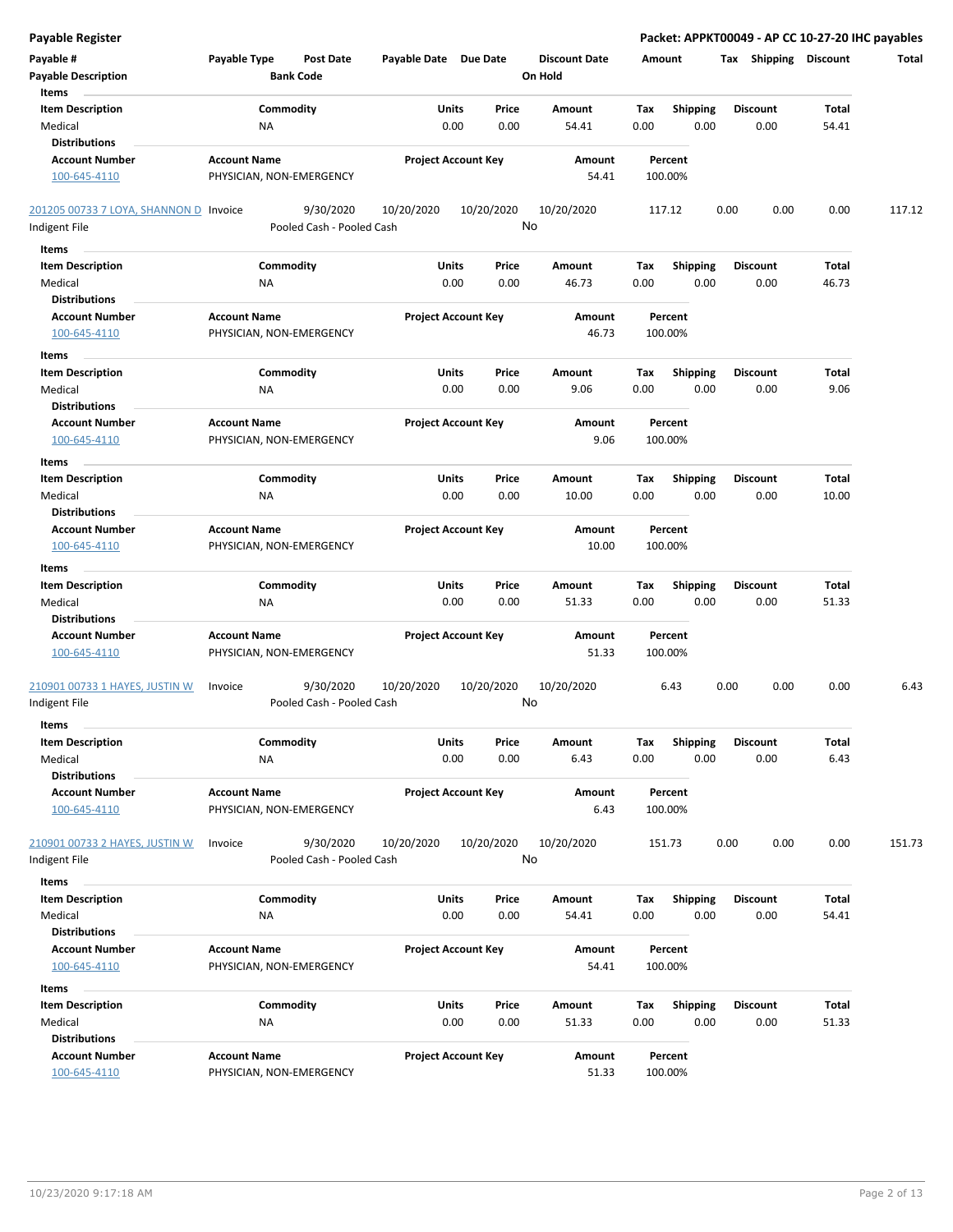**Payable Register Packet: APPKT00049 - AP CC 10-27-20 IHC payables**

| Payable #                                       | Payable Type             | Post Date                              | Payable Date Due Date |                            | <b>Discount Date</b> |      | Amount          | <b>Shipping</b><br>Tax | <b>Discount</b> | Total |
|-------------------------------------------------|--------------------------|----------------------------------------|-----------------------|----------------------------|----------------------|------|-----------------|------------------------|-----------------|-------|
| <b>Payable Description</b><br>Items             |                          | <b>Bank Code</b>                       |                       |                            | On Hold              |      |                 |                        |                 |       |
| <b>Item Description</b>                         |                          | Commodity                              |                       | Units<br>Price             | Amount               | Tax  | <b>Shipping</b> | <b>Discount</b>        | Total           |       |
| Medical                                         | ΝA                       |                                        |                       | 0.00<br>0.00               | 15.68                | 0.00 | 0.00            | 0.00                   | 15.68           |       |
| <b>Distributions</b>                            |                          |                                        |                       |                            |                      |      |                 |                        |                 |       |
| <b>Account Number</b>                           | <b>Account Name</b>      |                                        |                       | <b>Project Account Key</b> | Amount               |      | Percent         |                        |                 |       |
| 100-645-4110                                    | PHYSICIAN, NON-EMERGENCY |                                        |                       |                            | 15.68                |      | 100.00%         |                        |                 |       |
| Items                                           |                          |                                        |                       |                            |                      |      |                 |                        |                 |       |
| <b>Item Description</b>                         |                          | Commodity                              |                       | Units<br>Price             | Amount               | Тах  | <b>Shipping</b> | <b>Discount</b>        | Total           |       |
| Medical                                         | ΝA                       |                                        |                       | 0.00<br>0.00               | 14.40                | 0.00 | 0.00            | 0.00                   | 14.40           |       |
| <b>Distributions</b>                            |                          |                                        |                       |                            |                      |      |                 |                        |                 |       |
| <b>Account Number</b>                           | <b>Account Name</b>      |                                        |                       | <b>Project Account Key</b> | Amount               |      | Percent         |                        |                 |       |
| 100-645-4110                                    | PHYSICIAN, NON-EMERGENCY |                                        |                       |                            | 14.40                |      | 100.00%         |                        |                 |       |
| Items                                           |                          |                                        |                       |                            |                      |      |                 |                        |                 |       |
| <b>Item Description</b>                         |                          | Commodity                              | <b>Units</b>          | Price                      | Amount               | Tax  | <b>Shipping</b> | <b>Discount</b>        | Total           |       |
| Medical                                         | ΝA                       |                                        |                       | 0.00<br>0.00               | 9.86                 | 0.00 | 0.00            | 0.00                   | 9.86            |       |
| <b>Distributions</b>                            |                          |                                        |                       |                            |                      |      |                 |                        |                 |       |
| <b>Account Number</b>                           | <b>Account Name</b>      |                                        |                       | <b>Project Account Key</b> | Amount               |      | Percent         |                        |                 |       |
| 100-645-4110                                    | PHYSICIAN, NON-EMERGENCY |                                        |                       |                            | 9.86                 |      | 100.00%         |                        |                 |       |
|                                                 |                          |                                        |                       |                            |                      |      |                 |                        |                 |       |
| Items                                           |                          |                                        |                       |                            |                      |      |                 |                        |                 |       |
| <b>Item Description</b>                         |                          | Commodity                              | Units                 | Price                      | Amount               | Tax  | <b>Shipping</b> | <b>Discount</b>        | Total           |       |
| Medical                                         | <b>NA</b>                |                                        |                       | 0.00<br>0.00               | 6.05                 | 0.00 | 0.00            | 0.00                   | 6.05            |       |
| <b>Distributions</b>                            |                          |                                        |                       |                            |                      |      |                 |                        |                 |       |
| <b>Account Number</b>                           | <b>Account Name</b>      |                                        |                       | <b>Project Account Key</b> | Amount               |      | Percent         |                        |                 |       |
| 100-645-4110                                    | PHYSICIAN, NON-EMERGENCY |                                        |                       |                            | 6.05                 |      | 100.00%         |                        |                 |       |
| 210902 00733 1 TAYLOR, MICHAEL<br>Indigent File | Invoice                  | 9/30/2020<br>Pooled Cash - Pooled Cash | 10/20/2020            | 10/20/2020                 | 10/20/2020<br>No     |      | 98.37           | 0.00<br>0.00           | 0.00            | 98.37 |
| <b>Items</b>                                    |                          |                                        |                       |                            |                      |      |                 |                        |                 |       |
| <b>Item Description</b>                         |                          | Commodity                              |                       | Units<br>Price             | Amount               | Tax  | <b>Shipping</b> | <b>Discount</b>        | Total           |       |
| Medical                                         | ΝA                       |                                        |                       | 0.00<br>0.00               | 54.41                | 0.00 | 0.00            | 0.00                   | 54.41           |       |
| <b>Distributions</b>                            |                          |                                        |                       |                            |                      |      |                 |                        |                 |       |
| <b>Account Number</b>                           | <b>Account Name</b>      |                                        |                       | <b>Project Account Key</b> | Amount               |      | Percent         |                        |                 |       |
| 100-645-4110                                    | PHYSICIAN, NON-EMERGENCY |                                        |                       |                            | 54.41                |      | 100.00%         |                        |                 |       |
|                                                 |                          |                                        |                       |                            |                      |      |                 |                        |                 |       |
| Items                                           |                          |                                        |                       |                            |                      |      |                 |                        |                 |       |
| <b>Item Description</b>                         |                          | Commodity                              |                       | Units<br>Price             | Amount               | Tax  | <b>Shipping</b> | Discount               | Total           |       |
| Medical                                         | ΝA                       |                                        |                       | 0.00<br>0.00               | 10.00                | 0.00 | 0.00            | 0.00                   | 10.00           |       |
| <b>Distributions</b>                            |                          |                                        |                       |                            |                      |      |                 |                        |                 |       |
| Account Number                                  | <b>Account Name</b>      |                                        |                       | <b>Project Account Key</b> | Amount               |      | Percent         |                        |                 |       |
| 100-645-4110                                    | PHYSICIAN, NON-EMERGENCY |                                        |                       |                            | 10.00                |      | 100.00%         |                        |                 |       |
| Items                                           |                          |                                        |                       |                            |                      |      |                 |                        |                 |       |
| <b>Item Description</b>                         |                          | Commodity                              |                       | Units<br>Price             | Amount               | Tax  | <b>Shipping</b> | <b>Discount</b>        | Total           |       |
| Medical                                         | NA                       |                                        |                       | 0.00<br>0.00               | 8.42                 | 0.00 | 0.00            | 0.00                   | 8.42            |       |
| <b>Distributions</b>                            |                          |                                        |                       |                            |                      |      |                 |                        |                 |       |
| <b>Account Number</b>                           | <b>Account Name</b>      |                                        |                       | <b>Project Account Key</b> | Amount               |      | Percent         |                        |                 |       |
| 100-645-4110                                    | PHYSICIAN, NON-EMERGENCY |                                        |                       |                            | 8.42                 |      | 100.00%         |                        |                 |       |
|                                                 |                          |                                        |                       |                            |                      |      |                 |                        |                 |       |
| Items                                           |                          |                                        |                       |                            |                      |      |                 |                        |                 |       |
| <b>Item Description</b>                         |                          | Commodity                              |                       | Units<br>Price             | Amount               | Tax  | <b>Shipping</b> | <b>Discount</b>        | Total           |       |
| Medical                                         | <b>NA</b>                |                                        |                       | 0.00<br>0.00               | 15.68                | 0.00 | 0.00            | 0.00                   | 15.68           |       |
| <b>Distributions</b>                            |                          |                                        |                       |                            |                      |      |                 |                        |                 |       |
| <b>Account Number</b>                           | <b>Account Name</b>      |                                        |                       | <b>Project Account Key</b> | Amount               |      | Percent         |                        |                 |       |
| 100-645-4110                                    | PHYSICIAN, NON-EMERGENCY |                                        |                       |                            | 15.68                |      | 100.00%         |                        |                 |       |
| Items                                           |                          |                                        |                       |                            |                      |      |                 |                        |                 |       |
| <b>Item Description</b>                         |                          | Commodity                              |                       | Units<br>Price             | Amount               | Tax  | <b>Shipping</b> | <b>Discount</b>        | Total           |       |
| Medical                                         | <b>NA</b>                |                                        |                       | 0.00<br>0.00               | 9.86                 | 0.00 | 0.00            | 0.00                   | 9.86            |       |
| <b>Distributions</b>                            |                          |                                        |                       |                            |                      |      |                 |                        |                 |       |
| <b>Account Number</b>                           | <b>Account Name</b>      |                                        |                       | <b>Project Account Key</b> | Amount               |      | Percent         |                        |                 |       |
| 100-645-4110                                    | PHYSICIAN, NON-EMERGENCY |                                        |                       |                            | 9.86                 |      | 100.00%         |                        |                 |       |
|                                                 |                          |                                        |                       |                            |                      |      |                 |                        |                 |       |
| 210902 00733 2 TAYLOR, MICHAEL                  | Invoice                  | 9/30/2020                              | 10/20/2020            | 10/20/2020                 | 10/20/2020           |      | 53.35           | 0.00<br>0.00           | 0.00            | 53.35 |
| Indigent File                                   |                          | Pooled Cash - Pooled Cash              |                       |                            | No                   |      |                 |                        |                 |       |
|                                                 |                          |                                        |                       |                            |                      |      |                 |                        |                 |       |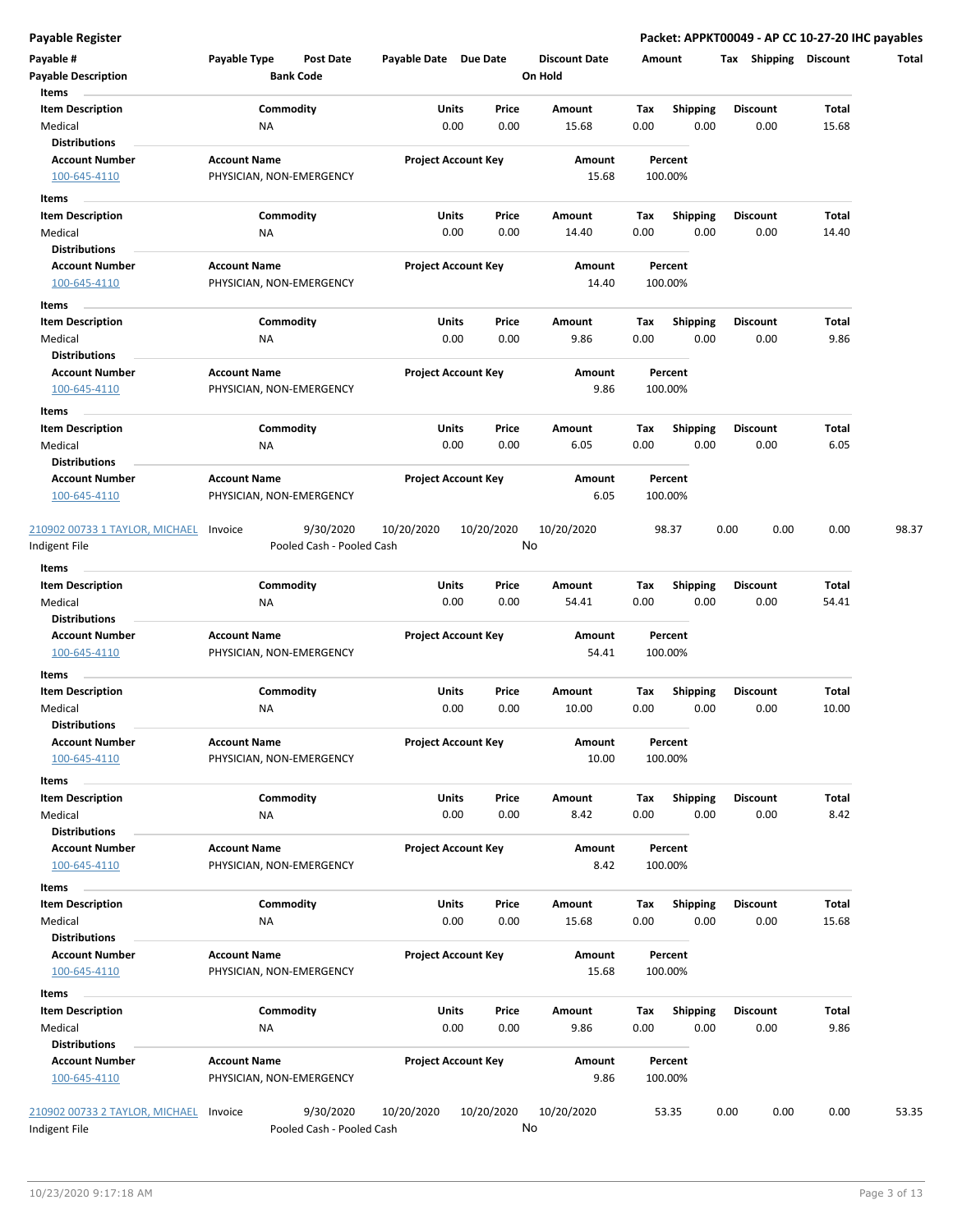**Payable Register Packet: APPKT00049 - AP CC 10-27-20 IHC payables**

| Payable #<br><b>Payable Description</b>       | Payable Type                                    | Post Date<br><b>Bank Code</b>          | Payable Date Due Date |                            | <b>Discount Date</b><br>On Hold | Amount |                    | Shipping<br>Tax | <b>Discount</b> |
|-----------------------------------------------|-------------------------------------------------|----------------------------------------|-----------------------|----------------------------|---------------------------------|--------|--------------------|-----------------|-----------------|
| Items                                         |                                                 |                                        |                       |                            |                                 |        |                    |                 |                 |
| <b>Item Description</b>                       |                                                 | Commodity                              | Units                 | Price                      | Amount                          | Тах    | <b>Shipping</b>    | <b>Discount</b> | Total           |
| Medical                                       | ΝA                                              |                                        | 0.00                  | 0.00                       | 33.27                           | 0.00   | 0.00               | 0.00            | 33.27           |
| <b>Distributions</b>                          |                                                 |                                        |                       |                            |                                 |        |                    |                 |                 |
| <b>Account Number</b><br>100-645-4110         | <b>Account Name</b><br>PHYSICIAN, NON-EMERGENCY |                                        |                       | <b>Project Account Key</b> | Amount<br>33.27                 |        | Percent<br>100.00% |                 |                 |
| Items                                         |                                                 |                                        |                       |                            |                                 |        |                    |                 |                 |
| <b>Item Description</b>                       |                                                 | Commodity                              | Units                 | Price                      | Amount                          | Tax    | <b>Shipping</b>    | <b>Discount</b> | Total           |
| Medical                                       | ΝA                                              |                                        | 0.00                  | 0.00                       | 9.86                            | 0.00   | 0.00               | 0.00            | 9.86            |
| <b>Distributions</b>                          |                                                 |                                        |                       |                            |                                 |        |                    |                 |                 |
| <b>Account Number</b>                         | <b>Account Name</b>                             |                                        |                       | <b>Project Account Key</b> | Amount                          |        | Percent            |                 |                 |
| 100-645-4110                                  | PHYSICIAN, NON-EMERGENCY                        |                                        |                       |                            | 9.86                            |        | 100.00%            |                 |                 |
| Items                                         |                                                 |                                        |                       |                            |                                 |        |                    |                 |                 |
| <b>Item Description</b>                       |                                                 | Commodity                              | Units                 | Price                      | Amount                          | Tax    | <b>Shipping</b>    | <b>Discount</b> | Total           |
| Medical                                       | ΝA                                              |                                        | 0.00                  | 0.00                       | 5.39                            | 0.00   | 0.00               | 0.00            | 5.39            |
| <b>Distributions</b>                          |                                                 |                                        |                       |                            |                                 |        |                    |                 |                 |
| <b>Account Number</b>                         | <b>Account Name</b>                             |                                        |                       | <b>Project Account Key</b> | Amount                          |        | Percent            |                 |                 |
| 100-645-4110                                  | PHYSICIAN, NON-EMERGENCY                        |                                        |                       |                            | 5.39                            |        | 100.00%            |                 |                 |
| Items                                         |                                                 |                                        |                       |                            |                                 |        |                    |                 |                 |
| <b>Item Description</b>                       |                                                 | Commodity                              | Units                 | Price                      | Amount                          | Tax    | <b>Shipping</b>    | <b>Discount</b> | Total           |
| Medical                                       | NA                                              |                                        | 0.00                  | 0.00                       | 4.83                            | 0.00   | 0.00               | 0.00            | 4.83            |
| <b>Distributions</b>                          |                                                 |                                        |                       |                            |                                 |        |                    |                 |                 |
| <b>Account Number</b>                         | <b>Account Name</b>                             |                                        |                       | <b>Project Account Key</b> | Amount                          |        | Percent            |                 |                 |
| 100-645-4110                                  | PHYSICIAN, NON-EMERGENCY                        |                                        |                       |                            | 4.83                            |        | 100.00%            |                 |                 |
| 210905 00733 1 GARCIA, GERALD<br>ndigent File | Invoice                                         | 9/30/2020<br>Pooled Cash - Pooled Cash | 10/20/2020            | 10/20/2020                 | 10/20/2020<br>No                |        | 64.27              | 0.00<br>0.00    | 0.00            |
| Items                                         |                                                 |                                        |                       |                            |                                 |        |                    |                 |                 |
| <b>Item Description</b>                       |                                                 | Commodity                              | <b>Units</b>          | Price                      | Amount                          | Tax    | Shipping           | <b>Discount</b> | Total           |
| Medical                                       | NA                                              |                                        | 0.00                  | 0.00                       | 54.41                           | 0.00   | 0.00               | 0.00            | 54.41           |
| <b>Distributions</b>                          |                                                 |                                        |                       |                            |                                 |        |                    |                 |                 |
| <b>Account Number</b>                         | <b>Account Name</b>                             |                                        |                       | <b>Project Account Key</b> | Amount                          |        | Percent            |                 |                 |
| 100-645-4110                                  | PHYSICIAN, NON-EMERGENCY                        |                                        |                       |                            | 54.41                           |        | 100.00%            |                 |                 |
| Items                                         |                                                 |                                        |                       |                            |                                 |        |                    |                 |                 |
| <b>Item Description</b>                       |                                                 | Commodity                              | <b>Units</b>          | Price                      | Amount                          | Tax    | <b>Shipping</b>    | <b>Discount</b> | Total           |
| Medical                                       | ΝA                                              |                                        | 0.00                  | 0.00                       | 9.86                            | 0.00   | 0.00               | 0.00            | 9.86            |
| <b>Distributions</b>                          |                                                 |                                        |                       |                            |                                 |        |                    |                 |                 |
| <b>Account Number</b>                         | <b>Account Name</b>                             |                                        |                       | <b>Project Account Key</b> | Amount                          |        | Percent            |                 |                 |
| 100-645-4110                                  | PHYSICIAN, NON-EMERGENCY                        |                                        |                       |                            | 9.86                            |        | 100.00%            |                 |                 |
| 930026 00733 48 ROBERTS, MELIS                | Invoice                                         | 9/30/2020                              | 10/20/2020            | 10/20/2020                 | 10/20/2020                      |        | 79.12              | 0.00<br>0.00    | 0.00            |
| Indigent File                                 |                                                 | Pooled Cash - Pooled Cash              |                       |                            | No                              |        |                    |                 |                 |
|                                               |                                                 |                                        |                       |                            |                                 |        |                    |                 |                 |
| Items<br><b>Item Description</b>              |                                                 | Commodity                              | Units                 | Price                      | Amount                          | Tax    | Shipping           | <b>Discount</b> | Total           |
| Medical                                       | <b>NA</b>                                       |                                        | 0.00                  | 0.00                       | 17.93                           | 0.00   | 0.00               | 0.00            | 17.93           |
| <b>Distributions</b>                          |                                                 |                                        |                       |                            |                                 |        |                    |                 |                 |
| <b>Account Number</b>                         | <b>Account Name</b>                             |                                        |                       | <b>Project Account Key</b> | Amount                          |        | Percent            |                 |                 |
| 100-645-4110                                  | PHYSICIAN, NON-EMERGENCY                        |                                        |                       |                            | 17.93                           |        | 100.00%            |                 |                 |
| Items                                         |                                                 |                                        |                       |                            |                                 |        |                    |                 |                 |
| <b>Item Description</b>                       |                                                 | Commodity                              | Units                 | Price                      | Amount                          | Тах    | <b>Shipping</b>    | <b>Discount</b> | Total           |
| Medical                                       | <b>NA</b>                                       |                                        | 0.00                  | 0.00                       | 51.33                           | 0.00   | 0.00               | 0.00            | 51.33           |
| <b>Distributions</b>                          |                                                 |                                        |                       |                            |                                 |        |                    |                 |                 |
|                                               |                                                 |                                        |                       |                            |                                 |        |                    |                 |                 |
| <b>Account Number</b>                         | <b>Account Name</b>                             |                                        |                       | <b>Project Account Key</b> | Amount                          |        | Percent            |                 |                 |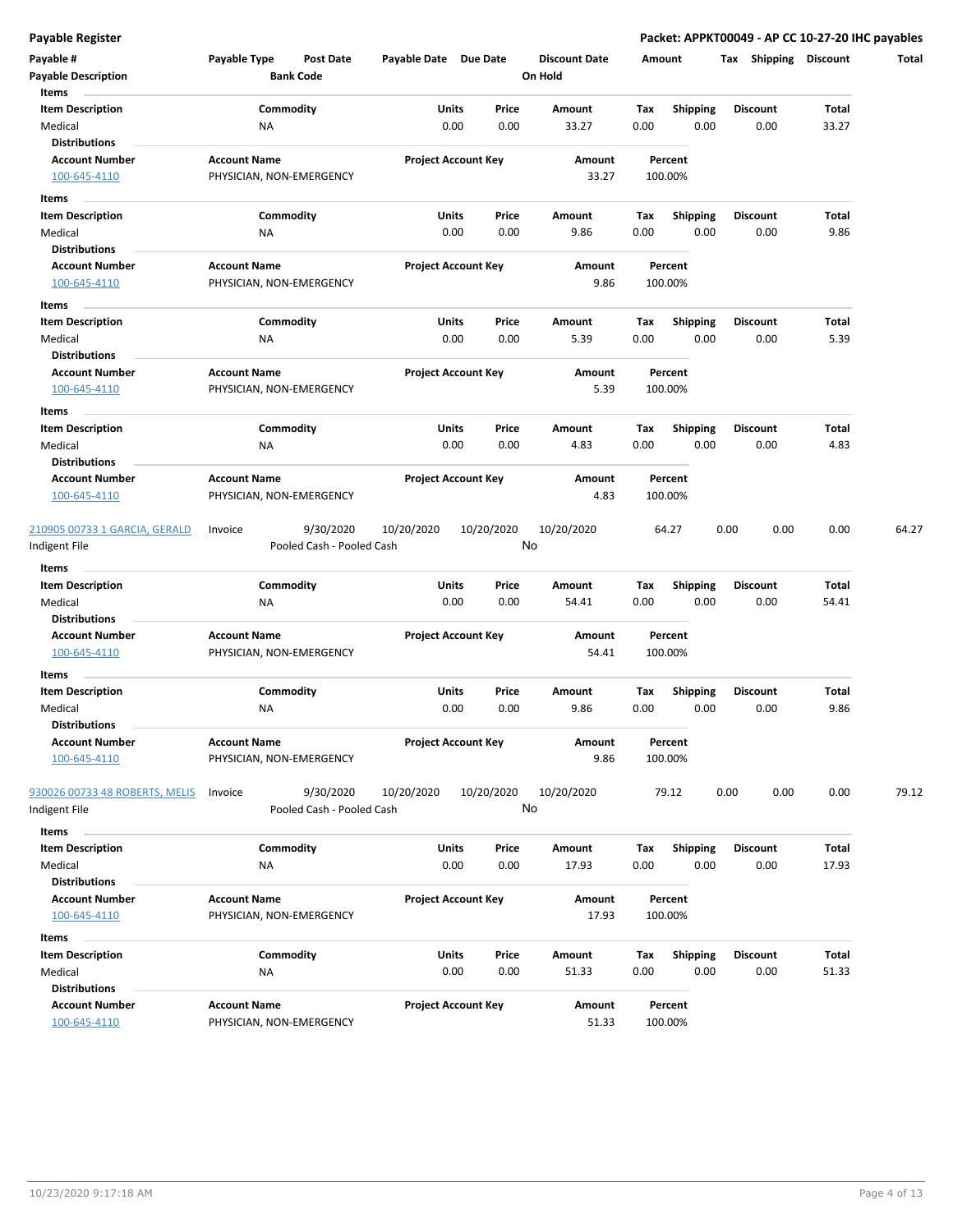| <b>Payable Register</b>                         |                          |                                        |                       |                            |                      |      | Packet: APPKT00049 - AP CC 10-27-20 IHC payables |                       |                      |          |  |
|-------------------------------------------------|--------------------------|----------------------------------------|-----------------------|----------------------------|----------------------|------|--------------------------------------------------|-----------------------|----------------------|----------|--|
| Payable #                                       | Payable Type             | <b>Post Date</b>                       | Payable Date Due Date |                            | <b>Discount Date</b> |      | Amount                                           | Tax Shipping Discount |                      | Total    |  |
| <b>Payable Description</b>                      |                          | <b>Bank Code</b>                       |                       |                            | On Hold              |      |                                                  |                       |                      |          |  |
| Items                                           |                          |                                        |                       |                            |                      |      |                                                  |                       |                      |          |  |
| <b>Item Description</b>                         | Commodity                |                                        | Units                 | Price                      | Amount               | Tax  | <b>Shipping</b>                                  | <b>Discount</b>       | Total                |          |  |
| Medical                                         | <b>NA</b>                |                                        |                       | 0.00<br>0.00               | 9.86                 | 0.00 | 0.00                                             | 0.00                  | 9.86                 |          |  |
| <b>Distributions</b>                            |                          |                                        |                       |                            |                      |      |                                                  |                       |                      |          |  |
| <b>Account Number</b>                           | <b>Account Name</b>      |                                        |                       | <b>Project Account Key</b> | Amount               |      | Percent                                          |                       |                      |          |  |
| 100-645-4110                                    | PHYSICIAN, NON-EMERGENCY |                                        |                       |                            | 9.86                 |      | 100.00%                                          |                       |                      |          |  |
|                                                 |                          |                                        |                       |                            |                      |      |                                                  |                       |                      |          |  |
| 930026 00733 49 ROBERTS, MELIS<br>Indigent File | Invoice                  | 9/30/2020<br>Pooled Cash - Pooled Cash | 10/20/2020            | 10/20/2020                 | 10/20/2020<br>No     |      | 60.05                                            | 0.00<br>0.00          | 0.00                 | 60.05    |  |
|                                                 |                          |                                        |                       |                            |                      |      |                                                  |                       |                      |          |  |
| Items                                           |                          |                                        |                       |                            |                      |      |                                                  |                       |                      |          |  |
| <b>Item Description</b>                         | Commodity                |                                        | Units                 | Price                      | Amount               | Tax  | <b>Shipping</b>                                  | <b>Discount</b>       | Total                |          |  |
| Medical                                         | ΝA                       |                                        |                       | 0.00<br>0.00               | 13.22                | 0.00 | 0.00                                             | 0.00                  | 13.22                |          |  |
| <b>Distributions</b>                            |                          |                                        |                       |                            |                      |      |                                                  |                       |                      |          |  |
| <b>Account Number</b>                           | <b>Account Name</b>      |                                        |                       | <b>Project Account Key</b> | Amount               |      | Percent                                          |                       |                      |          |  |
| 100-645-4110                                    | PHYSICIAN, NON-EMERGENCY |                                        |                       |                            | 13.22                |      | 100.00%                                          |                       |                      |          |  |
| Items                                           |                          |                                        |                       |                            |                      |      |                                                  |                       |                      |          |  |
| <b>Item Description</b>                         | Commodity                |                                        | Units                 | Price                      | Amount               | Tax  | <b>Shipping</b>                                  | <b>Discount</b>       | Total                |          |  |
| Medical                                         | <b>NA</b>                |                                        |                       | 0.00<br>0.00               | 8.42                 | 0.00 | 0.00                                             | 0.00                  | 8.42                 |          |  |
| <b>Distributions</b>                            |                          |                                        |                       |                            |                      |      |                                                  |                       |                      |          |  |
| <b>Account Number</b>                           | <b>Account Name</b>      |                                        |                       | <b>Project Account Key</b> | Amount               |      | Percent                                          |                       |                      |          |  |
| 100-645-4110                                    | PHYSICIAN, NON-EMERGENCY |                                        |                       |                            | 8.42                 |      | 100.00%                                          |                       |                      |          |  |
| Items                                           |                          |                                        |                       |                            |                      |      |                                                  |                       |                      |          |  |
| <b>Item Description</b>                         | Commodity                |                                        | Units                 | Price                      | Amount               | Tax  | Shipping                                         | <b>Discount</b>       | Total                |          |  |
| Medical                                         | <b>NA</b>                |                                        |                       | 0.00<br>0.00               | 15.68                | 0.00 | 0.00                                             | 0.00                  | 15.68                |          |  |
| <b>Distributions</b>                            |                          |                                        |                       |                            |                      |      |                                                  |                       |                      |          |  |
| <b>Account Number</b>                           | <b>Account Name</b>      |                                        |                       | <b>Project Account Key</b> | Amount               |      | Percent                                          |                       |                      |          |  |
| 100-645-4110                                    | PHYSICIAN, NON-EMERGENCY |                                        |                       |                            | 15.68                |      | 100.00%                                          |                       |                      |          |  |
| Items                                           |                          |                                        |                       |                            |                      |      |                                                  |                       |                      |          |  |
| <b>Item Description</b>                         | Commodity                |                                        | Units                 | Price                      | Amount               | Tax  | <b>Shipping</b>                                  | <b>Discount</b>       | Total                |          |  |
| Medical                                         | <b>NA</b>                |                                        |                       | 0.00<br>0.00               | 9.06                 | 0.00 | 0.00                                             | 0.00                  | 9.06                 |          |  |
| <b>Distributions</b>                            |                          |                                        |                       |                            |                      |      |                                                  |                       |                      |          |  |
| <b>Account Number</b>                           | <b>Account Name</b>      |                                        |                       | <b>Project Account Key</b> | Amount               |      | Percent                                          |                       |                      |          |  |
| 100-645-4110                                    | PHYSICIAN, NON-EMERGENCY |                                        |                       |                            | 9.06                 |      | 100.00%                                          |                       |                      |          |  |
| Items                                           |                          |                                        |                       |                            |                      |      |                                                  |                       |                      |          |  |
| <b>Item Description</b>                         | Commodity                |                                        | Units                 | Price                      | Amount               | Tax  | <b>Shipping</b>                                  | <b>Discount</b>       | Total                |          |  |
| Medical                                         | <b>NA</b>                |                                        |                       | 0.00<br>0.00               | 3.67                 | 0.00 | 0.00                                             | 0.00                  | 3.67                 |          |  |
| <b>Distributions</b>                            |                          |                                        |                       |                            |                      |      |                                                  |                       |                      |          |  |
| <b>Account Number</b>                           | <b>Account Name</b>      |                                        |                       | <b>Project Account Key</b> | Amount               |      | Percent                                          |                       |                      |          |  |
| 100-645-4110                                    | PHYSICIAN, NON-EMERGENCY |                                        |                       |                            | 3.67                 |      | 100.00%                                          |                       |                      |          |  |
| Items                                           |                          |                                        |                       |                            |                      |      |                                                  |                       |                      |          |  |
| <b>Item Description</b>                         | Commodity                |                                        | Units                 | Price                      | Amount               | Tax  | Shipping                                         | <b>Discount</b>       | Total                |          |  |
| Medical                                         | NA                       |                                        |                       | 0.00<br>0.00               | 10.00                | 0.00 | 0.00                                             | 0.00                  | 10.00                |          |  |
| <b>Distributions</b>                            |                          |                                        |                       |                            |                      |      |                                                  |                       |                      |          |  |
| <b>Account Number</b>                           | <b>Account Name</b>      |                                        |                       | <b>Project Account Key</b> | Amount               |      | Percent                                          |                       |                      |          |  |
| 100-645-4110                                    | PHYSICIAN, NON-EMERGENCY |                                        |                       |                            | 10.00                |      | 100.00%                                          |                       |                      |          |  |
| Vendor: 00965 - DATA RX MANAGEMENT              |                          |                                        |                       |                            |                      |      |                                                  |                       | <b>Vendor Total:</b> | 1,499.04 |  |
| 130819 00965 19 PLESS, HELEN E                  | Invoice                  | 9/30/2020                              | 10/20/2020            | 10/20/2020                 | 10/20/2020           |      | 219.01                                           | 0.00<br>0.00          | 0.00                 | 219.01   |  |
| Indigent File                                   |                          | Pooled Cash - Pooled Cash              |                       |                            | No                   |      |                                                  |                       |                      |          |  |
| Items                                           |                          |                                        |                       |                            |                      |      |                                                  |                       |                      |          |  |
| <b>Item Description</b>                         | Commodity                |                                        | Units                 | Price                      | Amount               | Tax  | Shipping                                         | <b>Discount</b>       | Total                |          |  |
| Medical                                         | NA                       |                                        |                       | 0.00<br>0.00               | 69.40                | 0.00 | 0.00                                             | 0.00                  | 69.40                |          |  |
| <b>Distributions</b>                            |                          |                                        |                       |                            |                      |      |                                                  |                       |                      |          |  |
| <b>Account Number</b>                           | <b>Account Name</b>      |                                        |                       | <b>Project Account Key</b> | Amount               |      | Percent                                          |                       |                      |          |  |
| 100-645-4120                                    | PRESCRIPTIONS, DRUGS     |                                        |                       |                            | 69.40                |      | 100.00%                                          |                       |                      |          |  |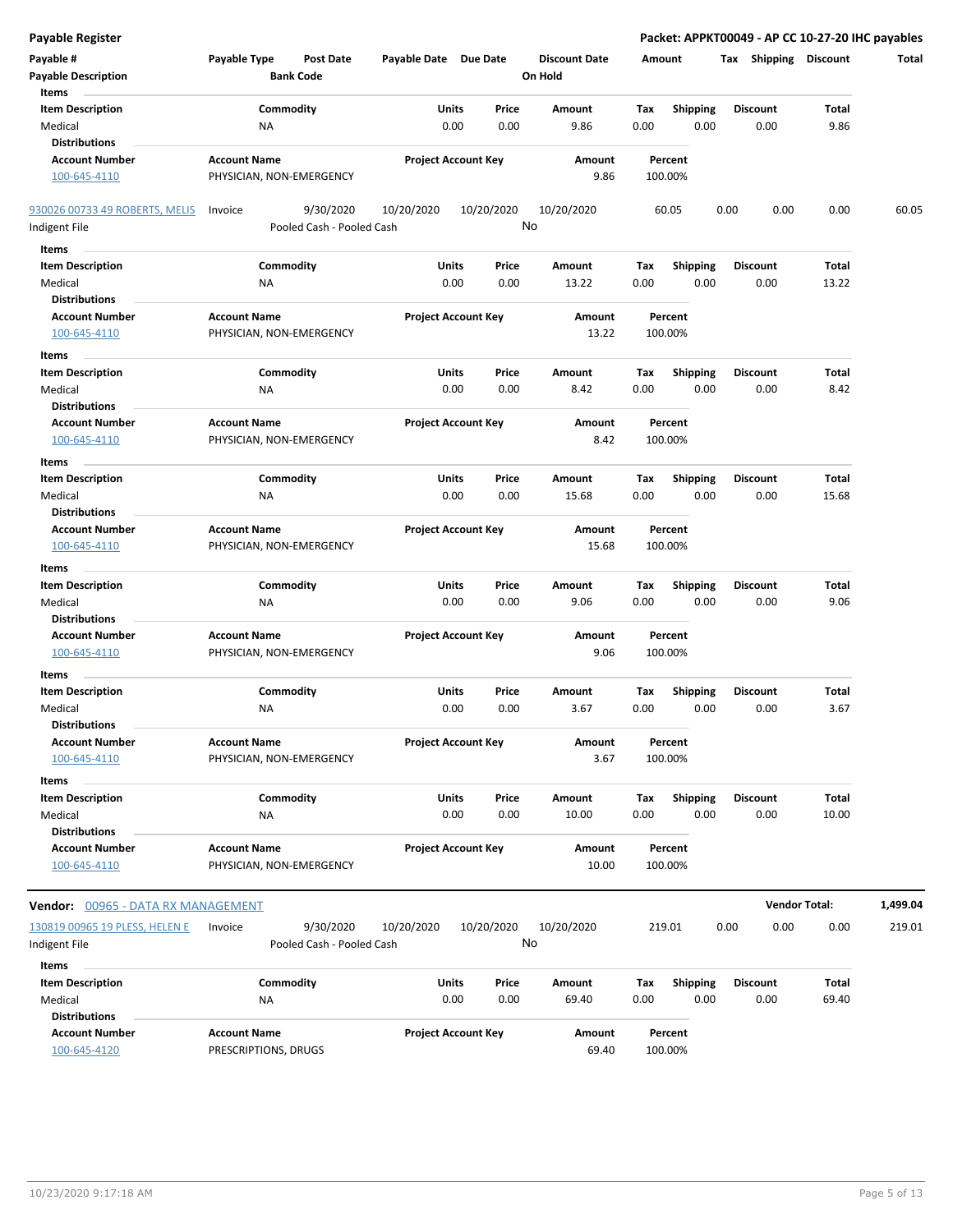|  | Payable Register |
|--|------------------|
|  |                  |

**Payable Register Packet: APPKT00049 - AP CC 10-27-20 IHC payables**

| Payable Register                                |                                                   |                            |                  |                      |                    |                  | Packet: APPKT00049 - AP CC 10-27-20 IHC payables |              |        |
|-------------------------------------------------|---------------------------------------------------|----------------------------|------------------|----------------------|--------------------|------------------|--------------------------------------------------|--------------|--------|
| Payable #                                       | <b>Payable Type</b><br><b>Post Date</b>           | Payable Date Due Date      |                  | <b>Discount Date</b> | Amount             |                  | Tax Shipping Discount                            |              | Total  |
| <b>Payable Description</b>                      | <b>Bank Code</b>                                  |                            |                  | On Hold              |                    |                  |                                                  |              |        |
| Items                                           |                                                   |                            |                  |                      |                    |                  |                                                  |              |        |
| <b>Item Description</b>                         | Commodity                                         | Units                      | Price            | Amount               | Tax                | Shipping         | <b>Discount</b>                                  | Total        |        |
| Medical                                         | <b>NA</b>                                         | 0.00                       | 0.00             | 129.71               | 0.00               | 0.00             | 0.00                                             | 129.71       |        |
| <b>Distributions</b>                            |                                                   |                            |                  |                      |                    |                  |                                                  |              |        |
| <b>Account Number</b>                           | <b>Account Name</b>                               | <b>Project Account Key</b> |                  | Amount               | Percent            |                  |                                                  |              |        |
| 100-645-4120                                    | PRESCRIPTIONS, DRUGS                              |                            |                  | 129.71               | 100.00%            |                  |                                                  |              |        |
|                                                 |                                                   |                            |                  |                      |                    |                  |                                                  |              |        |
| Items                                           |                                                   |                            |                  |                      |                    |                  |                                                  |              |        |
| <b>Item Description</b>                         | Commodity                                         | Units                      | Price            | Amount               | Tax                | <b>Shipping</b>  | <b>Discount</b>                                  | Total        |        |
| Medical                                         | ΝA                                                | 0.00                       | 0.00             | 19.90                | 0.00               | 0.00             | 0.00                                             | 19.90        |        |
| <b>Distributions</b>                            |                                                   |                            |                  |                      |                    |                  |                                                  |              |        |
| <b>Account Number</b>                           | <b>Account Name</b>                               | <b>Project Account Key</b> |                  | Amount               | Percent            |                  |                                                  |              |        |
| 100-645-4120                                    | PRESCRIPTIONS, DRUGS                              |                            |                  | 19.90                | 100.00%            |                  |                                                  |              |        |
| 170902 00965 48 FRANKS, SHEILA<br>Indigent File | 9/30/2020<br>Invoice<br>Pooled Cash - Pooled Cash | 10/20/2020                 | 10/20/2020<br>No | 10/20/2020           | 209.50             |                  | 0.00<br>0.00                                     | 0.00         | 209.50 |
| Items                                           |                                                   |                            |                  |                      |                    |                  |                                                  |              |        |
| <b>Item Description</b>                         | Commodity                                         | Units                      | Price            | Amount               | Tax                | <b>Shipping</b>  | <b>Discount</b>                                  | Total        |        |
| Medical                                         | ΝA                                                | 0.00                       | 0.00             | 14.85                | 0.00               | 0.00             | 0.00                                             | 14.85        |        |
| <b>Distributions</b>                            |                                                   |                            |                  |                      |                    |                  |                                                  |              |        |
| <b>Account Number</b>                           | <b>Account Name</b>                               | <b>Project Account Key</b> |                  | Amount               | Percent            |                  |                                                  |              |        |
| 100-645-4120                                    | PRESCRIPTIONS, DRUGS                              |                            |                  | 14.85                | 100.00%            |                  |                                                  |              |        |
| Items                                           |                                                   |                            |                  |                      |                    |                  |                                                  |              |        |
| <b>Item Description</b>                         | Commodity                                         | Units                      | Price            | Amount               | Tax                | Shipping         | <b>Discount</b>                                  | Total        |        |
| Medical                                         | NA                                                | 0.00                       | 0.00             | 194.65               | 0.00               | 0.00             | 0.00                                             | 194.65       |        |
| <b>Distributions</b>                            |                                                   |                            |                  |                      |                    |                  |                                                  |              |        |
| <b>Account Number</b>                           | <b>Account Name</b>                               | <b>Project Account Key</b> |                  | Amount               | Percent            |                  |                                                  |              |        |
| 100-645-4120                                    | PRESCRIPTIONS, DRUGS                              |                            |                  | 194.65               | 100.00%            |                  |                                                  |              |        |
|                                                 |                                                   |                            |                  |                      |                    |                  |                                                  |              |        |
| 180512 00965 9 NORTON, CAROL E Invoice          | 9/30/2020                                         | 10/20/2020                 | 10/20/2020       | 10/20/2020           | 242.83             |                  | 0.00<br>0.00                                     | 0.00         | 242.83 |
| Indigent File                                   | Pooled Cash - Pooled Cash                         |                            | No               |                      |                    |                  |                                                  |              |        |
| Items                                           |                                                   |                            |                  |                      |                    |                  |                                                  |              |        |
| <b>Item Description</b>                         | Commodity                                         | Units                      | Price            | Amount               | Tax                | <b>Shipping</b>  | <b>Discount</b>                                  | <b>Total</b> |        |
| Medical                                         | ΝA                                                | 0.00                       | 0.00             | 41.03                | 0.00               | 0.00             | 0.00                                             | 41.03        |        |
| <b>Distributions</b>                            |                                                   |                            |                  |                      |                    |                  |                                                  |              |        |
| <b>Account Number</b>                           | <b>Account Name</b>                               | <b>Project Account Key</b> |                  | Amount               | Percent            |                  |                                                  |              |        |
| 100-645-4120                                    | PRESCRIPTIONS, DRUGS                              |                            |                  | 41.03                | 100.00%            |                  |                                                  |              |        |
|                                                 |                                                   |                            |                  |                      |                    |                  |                                                  |              |        |
| Items<br><b>Item Description</b>                |                                                   |                            |                  |                      |                    |                  |                                                  |              |        |
| Medical                                         | Commodity                                         | <b>Units</b>               | Price            | Amount               | Tax<br>0.00        | Shipping<br>0.00 | <b>Discount</b>                                  | Total        |        |
| <b>Distributions</b>                            | NA                                                | 0.00                       | 0.00             | 201.80               |                    |                  | 0.00                                             | 201.80       |        |
| <b>Account Number</b>                           | <b>Account Name</b>                               | <b>Project Account Key</b> |                  |                      |                    |                  |                                                  |              |        |
| 100-645-4120                                    | PRESCRIPTIONS, DRUGS                              |                            |                  | Amount<br>201.80     | Percent<br>100.00% |                  |                                                  |              |        |
|                                                 |                                                   |                            |                  |                      |                    |                  |                                                  |              |        |
| 190508 00965 11 WEBB, BRANDIE                   | 9/30/2020<br>Invoice                              | 10/20/2020                 | 10/20/2020       | 10/20/2020           | 64.80              |                  | 0.00<br>0.00                                     | 0.00         | 64.80  |
| Indigent File                                   | Pooled Cash - Pooled Cash                         |                            | No               |                      |                    |                  |                                                  |              |        |
|                                                 |                                                   |                            |                  |                      |                    |                  |                                                  |              |        |
| Items                                           |                                                   |                            |                  |                      |                    |                  |                                                  |              |        |
| <b>Item Description</b>                         | Commodity                                         | Units                      | Price            | Amount               | Tax                | <b>Shipping</b>  | <b>Discount</b>                                  | Total        |        |
| Medical                                         | NA                                                | 0.00                       | 0.00             | 64.80                | 0.00               | 0.00             | 0.00                                             | 64.80        |        |
| <b>Distributions</b>                            |                                                   |                            |                  |                      |                    |                  |                                                  |              |        |
| <b>Account Number</b>                           | <b>Account Name</b>                               | <b>Project Account Key</b> |                  | Amount               | Percent            |                  |                                                  |              |        |
| 100-645-4120                                    | PRESCRIPTIONS, DRUGS                              |                            |                  | 64.80                | 100.00%            |                  |                                                  |              |        |
|                                                 |                                                   |                            |                  |                      |                    |                  |                                                  |              |        |
| 200710 00965 1 LOYA, JERRY CIS                  | 9/30/2020<br>Invoice                              | 10/20/2020                 | 10/20/2020       | 10/20/2020           | 119.58             |                  | 0.00<br>0.00                                     | 0.00         | 119.58 |
| Indigent File                                   | Pooled Cash - Pooled Cash                         |                            | No               |                      |                    |                  |                                                  |              |        |
| Items                                           |                                                   |                            |                  |                      |                    |                  |                                                  |              |        |
| <b>Item Description</b>                         | Commodity                                         | <b>Units</b>               | Price            | Amount               | Tax                | <b>Shipping</b>  | <b>Discount</b>                                  | Total        |        |
| Medical                                         | ΝA                                                | 0.00                       | 0.00             | 119.58               | 0.00               | 0.00             | 0.00                                             | 119.58       |        |
| <b>Distributions</b>                            |                                                   |                            |                  |                      |                    |                  |                                                  |              |        |
| <b>Account Number</b>                           | <b>Account Name</b>                               | <b>Project Account Key</b> |                  | Amount               | Percent            |                  |                                                  |              |        |
| 100-645-4120                                    | PRESCRIPTIONS, DRUGS                              |                            |                  | 119.58               | 100.00%            |                  |                                                  |              |        |
|                                                 |                                                   |                            |                  |                      |                    |                  |                                                  |              |        |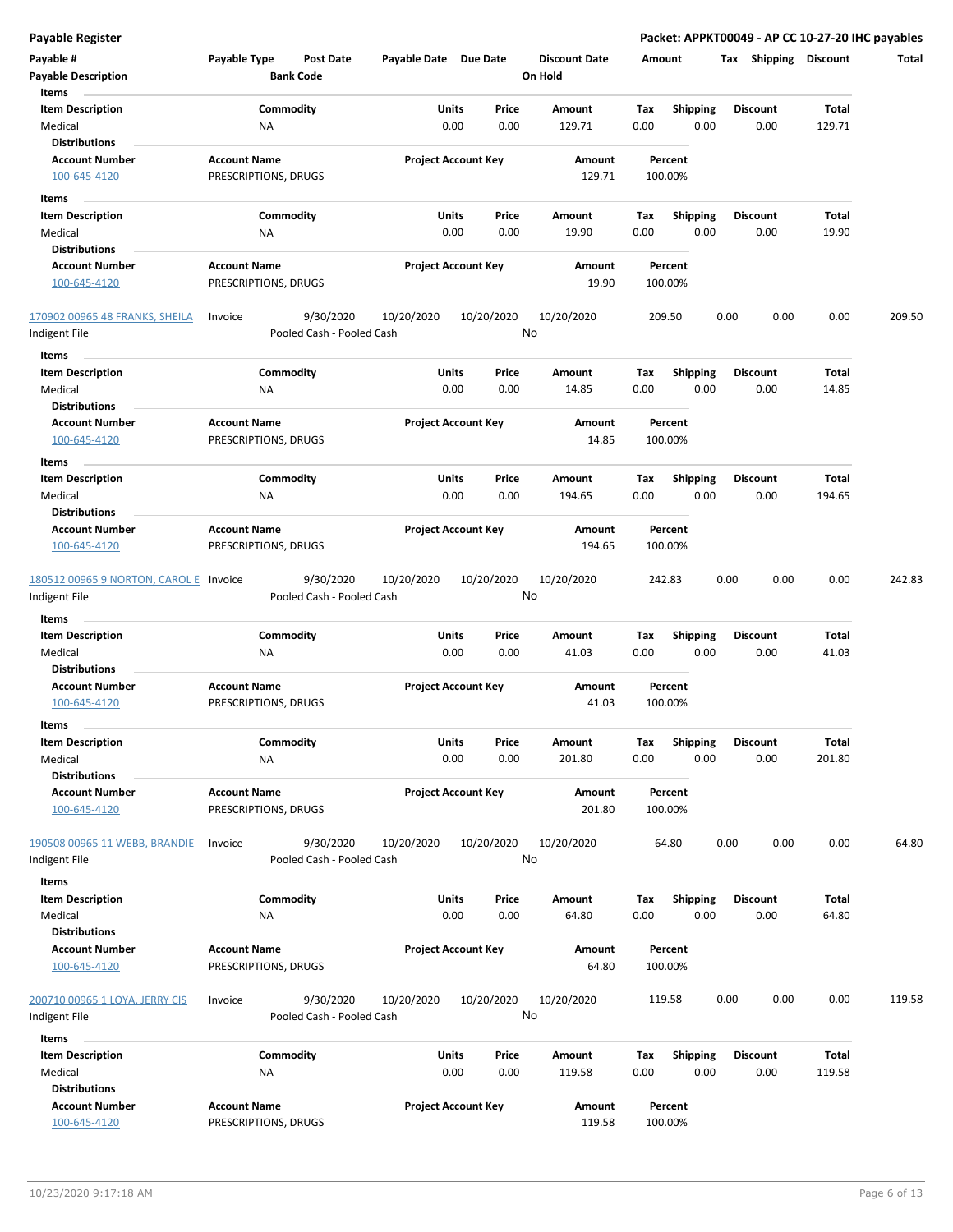| Payable Register                                        |                                                 |                                        |                       |                            |                                 |             |                         |                  |                       | Packet: APPKT00049 - AP CC 10-27-20 IHC payables |
|---------------------------------------------------------|-------------------------------------------------|----------------------------------------|-----------------------|----------------------------|---------------------------------|-------------|-------------------------|------------------|-----------------------|--------------------------------------------------|
| Payable #<br><b>Payable Description</b>                 | Payable Type                                    | <b>Post Date</b><br><b>Bank Code</b>   | Payable Date Due Date |                            | <b>Discount Date</b><br>On Hold |             | Amount                  |                  | Tax Shipping Discount | Total                                            |
| 200813 00965 2 SCHUTZA, BRENDA Invoice<br>Indigent File |                                                 | 9/30/2020<br>Pooled Cash - Pooled Cash | 10/20/2020            | 10/20/2020                 | 10/20/2020<br>No                |             | 322.10                  | 0.00             | 0.00                  | 0.00<br>322.10                                   |
| Items                                                   |                                                 |                                        |                       |                            |                                 |             |                         |                  |                       |                                                  |
| <b>Item Description</b><br>Medical                      | Commodity<br>ΝA                                 |                                        | Units                 | Price<br>0.00<br>0.00      | Amount<br>107.22                | Tax<br>0.00 | <b>Shipping</b><br>0.00 | Discount<br>0.00 | Total<br>107.22       |                                                  |
| <b>Distributions</b>                                    |                                                 |                                        |                       |                            |                                 |             |                         |                  |                       |                                                  |
| <b>Account Number</b><br>100-645-4120                   | <b>Account Name</b><br>PRESCRIPTIONS, DRUGS     |                                        |                       | <b>Project Account Key</b> | Amount<br>107.22                |             | Percent<br>100.00%      |                  |                       |                                                  |
|                                                         |                                                 |                                        |                       |                            |                                 |             |                         |                  |                       |                                                  |
| Items<br><b>Item Description</b>                        | Commodity                                       |                                        | Units                 | Price                      | Amount                          | Tax         | <b>Shipping</b>         | <b>Discount</b>  | Total                 |                                                  |
| Medical                                                 | NA                                              |                                        |                       | 0.00<br>0.00               | 214.88                          | 0.00        | 0.00                    | 0.00             | 214.88                |                                                  |
| <b>Distributions</b>                                    |                                                 |                                        |                       |                            |                                 |             |                         |                  |                       |                                                  |
| <b>Account Number</b><br>100-645-4120                   | <b>Account Name</b><br>PRESCRIPTIONS, DRUGS     |                                        |                       | <b>Project Account Key</b> | Amount<br>214.88                |             | Percent<br>100.00%      |                  |                       |                                                  |
| 210902 00965 1 TAYLOR, MICHAEL<br>Indigent File         | Invoice                                         | 9/30/2020<br>Pooled Cash - Pooled Cash | 10/20/2020            | 10/20/2020                 | 10/20/2020<br>No                |             | 321.22                  | 0.00             | 0.00                  | 0.00<br>321.22                                   |
| Items                                                   |                                                 |                                        |                       |                            |                                 |             |                         |                  |                       |                                                  |
| <b>Item Description</b>                                 | Commodity                                       |                                        | <b>Units</b>          | Price                      | Amount                          | Tax         | <b>Shipping</b>         | Discount         | Total                 |                                                  |
| Medical                                                 | <b>NA</b>                                       |                                        | 0.00                  | 0.00                       | 15.69                           | 0.00        | 0.00                    | 0.00             | 15.69                 |                                                  |
| <b>Distributions</b>                                    |                                                 |                                        |                       |                            |                                 |             |                         |                  |                       |                                                  |
| <b>Account Number</b>                                   | <b>Account Name</b>                             |                                        |                       | <b>Project Account Key</b> | Amount                          |             | Percent                 |                  |                       |                                                  |
| 100-645-4120                                            | PRESCRIPTIONS, DRUGS                            |                                        |                       |                            | 15.69                           |             | 100.00%                 |                  |                       |                                                  |
| Items                                                   |                                                 |                                        |                       |                            |                                 |             |                         |                  |                       |                                                  |
| <b>Item Description</b>                                 | Commodity                                       |                                        | Units                 | Price                      | Amount                          | Tax         | <b>Shipping</b>         | Discount         | Total                 |                                                  |
| Medical<br><b>Distributions</b>                         | <b>NA</b>                                       |                                        |                       | 0.00<br>0.00               | 39.21                           | 0.00        | 0.00                    | 0.00             | 39.21                 |                                                  |
| <b>Account Number</b>                                   | <b>Account Name</b>                             |                                        |                       | <b>Project Account Key</b> | Amount                          |             | Percent                 |                  |                       |                                                  |
| 100-645-4120                                            | PRESCRIPTIONS, DRUGS                            |                                        |                       |                            | 39.21                           |             | 100.00%                 |                  |                       |                                                  |
| Items                                                   |                                                 |                                        |                       |                            |                                 |             |                         |                  |                       |                                                  |
| <b>Item Description</b>                                 | Commodity                                       |                                        | Units                 | Price                      | Amount                          | Tax         | <b>Shipping</b>         | Discount         | Total                 |                                                  |
| Medical                                                 | ΝA                                              |                                        | 0.00                  | 0.00                       | 105.87                          | 0.00        | 0.00                    | 0.00             | 105.87                |                                                  |
| <b>Distributions</b>                                    |                                                 |                                        |                       |                            |                                 |             |                         |                  |                       |                                                  |
| <b>Account Number</b>                                   | <b>Account Name</b>                             |                                        |                       | <b>Project Account Key</b> | Amount                          |             | Percent                 |                  |                       |                                                  |
| 100-645-4120                                            | PRESCRIPTIONS, DRUGS                            |                                        |                       |                            | 105.87                          |             | 100.00%                 |                  |                       |                                                  |
| Items                                                   |                                                 |                                        |                       |                            |                                 |             |                         |                  |                       |                                                  |
| <b>Item Description</b>                                 | Commodity                                       |                                        | Units                 | Price                      | Amount                          | Tax         | Shipping                | <b>Discount</b>  | Total                 |                                                  |
| Medical                                                 | NA                                              |                                        |                       | 0.00<br>0.00               | 18.60                           | 0.00        | 0.00                    | 0.00             | 18.60                 |                                                  |
| <b>Distributions</b><br><b>Account Number</b>           | <b>Account Name</b>                             |                                        |                       | <b>Project Account Key</b> | Amount                          |             | Percent                 |                  |                       |                                                  |
| 100-645-4090                                            | <b>DIABETIC SUPPLIES</b>                        |                                        |                       |                            | 18.60                           |             | 100.00%                 |                  |                       |                                                  |
| Items                                                   |                                                 |                                        |                       |                            |                                 |             |                         |                  |                       |                                                  |
| <b>Item Description</b>                                 | Commodity                                       |                                        | <b>Units</b>          | Price                      | Amount                          | Tax         | <b>Shipping</b>         | <b>Discount</b>  | Total                 |                                                  |
| Medical<br><b>Distributions</b>                         | NA                                              |                                        |                       | 0.00<br>0.00               | 130.19                          | 0.00        | 0.00                    | 0.00             | 130.19                |                                                  |
| <b>Account Number</b><br>100-645-4090                   | <b>Account Name</b><br><b>DIABETIC SUPPLIES</b> |                                        |                       | <b>Project Account Key</b> | Amount<br>130.19                |             | Percent<br>100.00%      |                  |                       |                                                  |
| Items                                                   |                                                 |                                        |                       |                            |                                 |             |                         |                  |                       |                                                  |
| <b>Item Description</b>                                 | Commodity                                       |                                        | <b>Units</b>          | Price                      | Amount                          | Tax         | Shipping                | <b>Discount</b>  | Total                 |                                                  |
| Medical                                                 | <b>NA</b>                                       |                                        |                       | 0.00<br>0.00               | 11.66                           | 0.00        | 0.00                    | 0.00             | 11.66                 |                                                  |
| <b>Distributions</b>                                    |                                                 |                                        |                       |                            |                                 |             |                         |                  |                       |                                                  |
| <b>Account Number</b><br>100-645-4090                   | <b>Account Name</b><br><b>DIABETIC SUPPLIES</b> |                                        |                       | <b>Project Account Key</b> | Amount<br>11.66                 |             | Percent<br>100.00%      |                  |                       |                                                  |
| <b>Vendor:</b> 00980 - GRAYSON MEDICAL CONSULTANT       |                                                 |                                        |                       |                            |                                 |             |                         |                  | <b>Vendor Total:</b>  | 46.73                                            |
| SO30694 00980 9 PARSONS, JEFFE                          | Invoice                                         | 9/30/2020                              | 10/20/2020            | 10/20/2020                 | 10/20/2020                      |             | 46.73                   | 0.00             | 0.00                  | 0.00<br>46.73                                    |
| Indigent File                                           |                                                 | Pooled Cash - Pooled Cash              |                       |                            | No                              |             |                         |                  |                       |                                                  |

 $\overline{a}$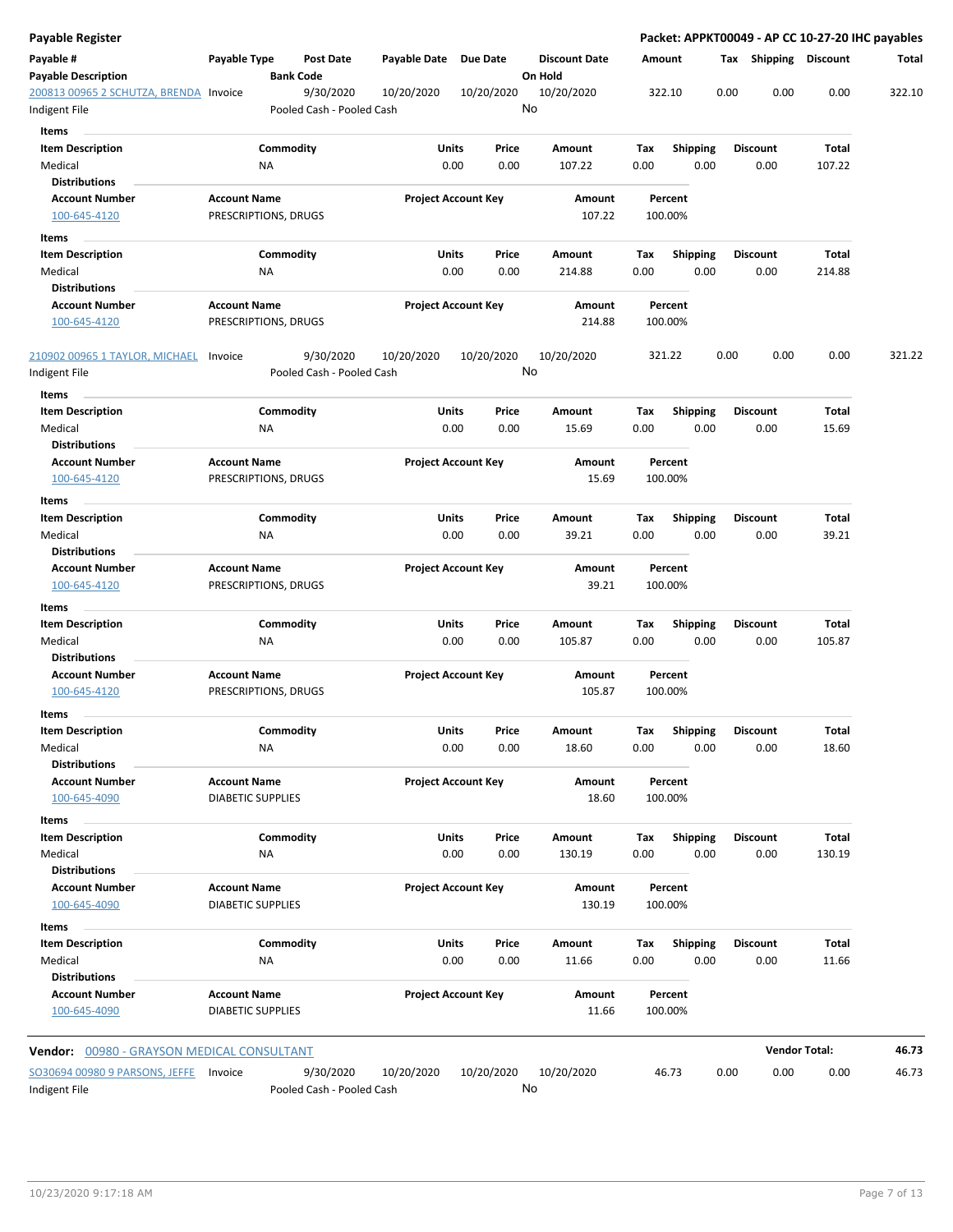| <b>Payable Register</b>                               |                                             |                           |                       |                            |                      |          |                    |      |                 | Packet: APPKT00049 - AP CC 10-27-20 IHC payables |          |
|-------------------------------------------------------|---------------------------------------------|---------------------------|-----------------------|----------------------------|----------------------|----------|--------------------|------|-----------------|--------------------------------------------------|----------|
| Payable #                                             | Payable Type                                | <b>Post Date</b>          | Payable Date Due Date |                            | <b>Discount Date</b> |          | Amount             |      |                 | Tax Shipping Discount                            | Total    |
| <b>Payable Description</b>                            |                                             | <b>Bank Code</b>          |                       |                            | On Hold              |          |                    |      |                 |                                                  |          |
| Items                                                 |                                             |                           |                       |                            |                      |          |                    |      |                 |                                                  |          |
| <b>Item Description</b>                               |                                             | Commodity                 |                       | Units<br>Price             | Amount               | Tax      | <b>Shipping</b>    |      | <b>Discount</b> | <b>Total</b>                                     |          |
| Medical                                               | NA                                          |                           |                       | 0.00<br>0.00               | 46.73                | 0.00     | 0.00               |      | 0.00            | 46.73                                            |          |
| <b>Distributions</b>                                  |                                             |                           |                       |                            |                      |          |                    |      |                 |                                                  |          |
| <b>Account Number</b>                                 | <b>Account Name</b>                         |                           |                       | <b>Project Account Key</b> | Amount               |          | Percent            |      |                 |                                                  |          |
| 100-565-4050                                          | PRISONER MEDICAL                            |                           |                       |                            | 46.73                |          | 100.00%            |      |                 |                                                  |          |
| Vendor: 01107 - HUNT REGIONAL MEDICAL CENTER          |                                             |                           |                       |                            |                      |          |                    |      |                 | <b>Vendor Total:</b>                             | 6,765.74 |
| 170305 01107 1 MCCOMBS, JOLIND Invoice                |                                             | 9/30/2020                 | 10/20/2020            | 10/20/2020                 | 10/20/2020           | 1,045.22 |                    | 0.00 | 0.00            | 0.00                                             | 1,045.22 |
| Indigent File                                         |                                             | Pooled Cash - Pooled Cash |                       |                            | No                   |          |                    |      |                 |                                                  |          |
|                                                       |                                             |                           |                       |                            |                      |          |                    |      |                 |                                                  |          |
| Items                                                 |                                             |                           |                       |                            |                      |          |                    |      |                 |                                                  |          |
| <b>Item Description</b>                               |                                             | Commodity                 | Units                 | Price                      | Amount               | Tax      | <b>Shipping</b>    |      | <b>Discount</b> | <b>Total</b>                                     |          |
| Medical                                               | ΝA                                          |                           |                       | 0.00<br>0.00               | 1,045.22             | 0.00     | 0.00               |      | 0.00            | 1,045.22                                         |          |
| <b>Distributions</b>                                  |                                             |                           |                       |                            |                      |          |                    |      |                 |                                                  |          |
| <b>Account Number</b><br>100-645-4140                 | <b>Account Name</b><br>HOSPITAL, OUTPATIENT |                           |                       | <b>Project Account Key</b> | Amount<br>1,045.22   |          | Percent<br>100.00% |      |                 |                                                  |          |
|                                                       |                                             |                           |                       |                            |                      |          |                    |      |                 |                                                  |          |
| 211006 01107 1 MOOMJIAN, KAI O Invoice                |                                             | 9/30/2020                 | 10/20/2020            | 10/20/2020                 | 10/20/2020<br>No     | 5,720.52 |                    | 0.00 | 0.00            | 0.00                                             | 5,720.52 |
| Indigent File                                         |                                             | Pooled Cash - Pooled Cash |                       |                            |                      |          |                    |      |                 |                                                  |          |
| Items                                                 |                                             |                           |                       |                            |                      |          |                    |      |                 |                                                  |          |
| <b>Item Description</b>                               |                                             | Commodity                 |                       | Units<br>Price             | Amount               | Tax      | <b>Shipping</b>    |      | <b>Discount</b> | Total                                            |          |
| Medical                                               | ΝA                                          |                           |                       | 0.00<br>0.00               | 5,720.52             | 0.00     | 0.00               |      | 0.00            | 5,720.52                                         |          |
| <b>Distributions</b>                                  |                                             |                           |                       |                            |                      |          |                    |      |                 |                                                  |          |
| <b>Account Number</b>                                 | <b>Account Name</b>                         |                           |                       | <b>Project Account Key</b> | Amount               |          | Percent            |      |                 |                                                  |          |
| 100-645-4130                                          | HOSPITAL, INPATIENT                         |                           |                       |                            | 5,720.52             |          | 100.00%            |      |                 |                                                  |          |
| <b>Vendor: 01185 - HUNT REGIONAL MEDICAL PARTNERS</b> |                                             |                           |                       |                            |                      |          |                    |      |                 | <b>Vendor Total:</b>                             | 79.62    |
|                                                       |                                             |                           |                       |                            |                      |          |                    |      |                 |                                                  |          |
| 130819 01185 1 PLESS, HELEN ED                        | Invoice                                     | 9/30/2020                 | 10/20/2020            | 10/20/2020                 | 10/20/2020           |          | 79.62              | 0.00 | 0.00            | 0.00                                             | 79.62    |
| Indigent File                                         |                                             | Pooled Cash - Pooled Cash |                       |                            | No                   |          |                    |      |                 |                                                  |          |
| <b>Items</b>                                          |                                             |                           |                       |                            |                      |          |                    |      |                 |                                                  |          |
| <b>Item Description</b>                               |                                             | Commodity                 |                       | Units<br>Price             | Amount               | Tax      | Shipping           |      | <b>Discount</b> | Total                                            |          |
| Medical                                               | NA                                          |                           |                       | 0.00<br>0.00               | 79.62                | 0.00     | 0.00               |      | 0.00            | 79.62                                            |          |
| <b>Distributions</b>                                  |                                             |                           |                       |                            |                      |          |                    |      |                 |                                                  |          |
| <b>Account Number</b>                                 | <b>Account Name</b>                         |                           |                       | <b>Project Account Key</b> | Amount               |          | Percent            |      |                 |                                                  |          |
| 100-645-4110                                          | PHYSICIAN, NON-EMERGENCY                    |                           |                       |                            | 79.62                |          | 100.00%            |      |                 |                                                  |          |
| <b>Vendor: 00510 - LABORATORY CORP. OF AMERICA</b>    |                                             |                           |                       |                            |                      |          |                    |      |                 | <b>Vendor Total:</b>                             | 66.83    |
| SO19234 00510 3 BROWN, ASHLEY Invoice                 |                                             | 9/30/2020                 | 10/20/2020            | 10/20/2020                 | 10/20/2020           |          | 66.83              | 0.00 | 0.00            | 0.00                                             | 66.83    |
| Indigent File                                         |                                             | Pooled Cash - Pooled Cash |                       |                            | No                   |          |                    |      |                 |                                                  |          |
|                                                       |                                             |                           |                       |                            |                      |          |                    |      |                 |                                                  |          |
| Items                                                 |                                             |                           |                       |                            |                      |          |                    |      |                 |                                                  |          |
| <b>Item Description</b>                               |                                             | Commodity                 |                       | Units<br>Price             | Amount               | Tax      | <b>Shipping</b>    |      | <b>Discount</b> | Total                                            |          |
| Medical                                               | NA                                          |                           |                       | 0.00<br>0.00               | 15.66                | 0.00     | 0.00               |      | 0.00            | 15.66                                            |          |
| <b>Distributions</b>                                  |                                             |                           |                       |                            |                      |          |                    |      |                 |                                                  |          |
| <b>Account Number</b>                                 | <b>Account Name</b>                         |                           |                       | <b>Project Account Key</b> | Amount               |          | Percent            |      |                 |                                                  |          |
| 100-565-4050                                          | PRISONER MEDICAL                            |                           |                       |                            | 15.66                |          | 100.00%            |      |                 |                                                  |          |
| Items                                                 |                                             |                           |                       |                            |                      |          |                    |      |                 |                                                  |          |
| <b>Item Description</b>                               |                                             | Commodity                 |                       | Units<br>Price             | Amount               | Тах      | <b>Shipping</b>    |      | <b>Discount</b> | Total                                            |          |
| Medical                                               | NA                                          |                           |                       | 0.00<br>0.00               | 22.57                | 0.00     | 0.00               |      | 0.00            | 22.57                                            |          |
| <b>Distributions</b>                                  |                                             |                           |                       |                            |                      |          |                    |      |                 |                                                  |          |
| <b>Account Number</b>                                 | <b>Account Name</b>                         |                           |                       | <b>Project Account Key</b> | Amount               |          | Percent            |      |                 |                                                  |          |
| 100-565-4050                                          | PRISONER MEDICAL                            |                           |                       |                            | 22.57                |          | 100.00%            |      |                 |                                                  |          |
|                                                       |                                             |                           |                       |                            |                      |          |                    |      |                 |                                                  |          |
| Items                                                 |                                             |                           |                       |                            |                      |          |                    |      |                 |                                                  |          |
| <b>Item Description</b>                               |                                             | Commodity                 |                       | Units<br>Price             | Amount               | Tax      | <b>Shipping</b>    |      | <b>Discount</b> | Total                                            |          |
| Medical                                               | NA                                          |                           |                       | 0.00<br>0.00               | 14.05                | 0.00     | 0.00               |      | 0.00            | 14.05                                            |          |
| <b>Distributions</b>                                  |                                             |                           |                       |                            |                      |          |                    |      |                 |                                                  |          |
| <b>Account Number</b>                                 | <b>Account Name</b>                         |                           |                       | <b>Project Account Key</b> | Amount               |          | Percent            |      |                 |                                                  |          |
| 100-565-4050                                          | PRISONER MEDICAL                            |                           |                       |                            | 14.05                |          | 100.00%            |      |                 |                                                  |          |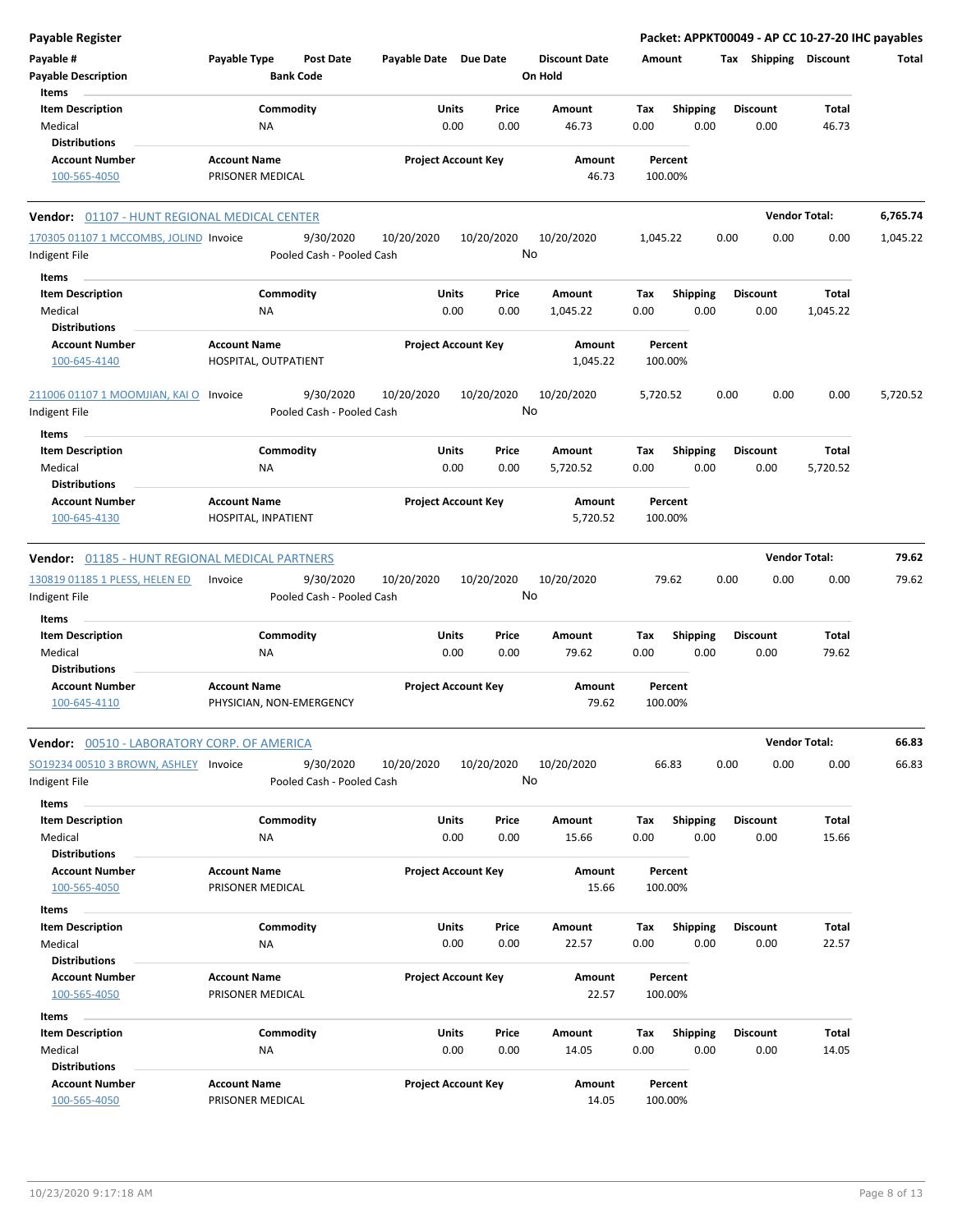| <b>Payable Register</b>                                       |                                                      |                            |                  |                                 |                    |                         | Packet: APPKT00049 - AP CC 10-27-20 IHC payables |                      |        |
|---------------------------------------------------------------|------------------------------------------------------|----------------------------|------------------|---------------------------------|--------------------|-------------------------|--------------------------------------------------|----------------------|--------|
| Payable #<br><b>Payable Description</b>                       | Payable Type<br><b>Post Date</b><br><b>Bank Code</b> | Payable Date Due Date      |                  | <b>Discount Date</b><br>On Hold | Amount             |                         | Tax Shipping Discount                            |                      | Total  |
| Items                                                         |                                                      |                            |                  |                                 |                    |                         |                                                  |                      |        |
| <b>Item Description</b>                                       | Commodity                                            | Units                      | Price            | <b>Amount</b>                   | Tax                | <b>Shipping</b>         | <b>Discount</b>                                  | Total                |        |
| Medical<br><b>Distributions</b>                               | ΝA                                                   | 0.00                       | 0.00             | 14.55                           | 0.00               | 0.00                    | 0.00                                             | 14.55                |        |
|                                                               |                                                      |                            |                  |                                 |                    |                         |                                                  |                      |        |
| <b>Account Number</b><br>100-565-4050                         | <b>Account Name</b><br>PRISONER MEDICAL              | <b>Project Account Key</b> |                  | Amount<br>14.55                 | Percent<br>100.00% |                         |                                                  |                      |        |
| Vendor: 01229 - Northstar Anes II PA                          |                                                      |                            |                  |                                 |                    |                         |                                                  | <b>Vendor Total:</b> | 123.93 |
| 170305 01229 1 MCCOMBS, JOLIND Invoice                        | 9/30/2020                                            | 10/20/2020                 | 10/20/2020       | 10/20/2020                      | 123.93             |                         | 0.00<br>0.00                                     | 0.00                 | 123.93 |
| Indigent File                                                 | Pooled Cash - Pooled Cash                            |                            | No               |                                 |                    |                         |                                                  |                      |        |
| Items                                                         |                                                      |                            |                  |                                 |                    |                         |                                                  |                      |        |
| <b>Item Description</b>                                       | Commodity                                            | Units                      | Price            | Amount                          | Tax                | <b>Shipping</b>         | <b>Discount</b>                                  | Total                |        |
| Medical                                                       | ΝA                                                   | 0.00                       | 0.00             | 123.93                          | 0.00               | 0.00                    | 0.00                                             | 123.93               |        |
| <b>Distributions</b><br><b>Account Number</b><br>100-645-4110 | <b>Account Name</b><br>PHYSICIAN, NON-EMERGENCY      | <b>Project Account Key</b> |                  | Amount<br>123.93                | Percent<br>100.00% |                         |                                                  |                      |        |
| Vendor: 00029 - PARIS REGIONAL MEDICAL CENTER                 |                                                      |                            |                  |                                 |                    |                         |                                                  | <b>Vendor Total:</b> | 400.12 |
|                                                               |                                                      |                            |                  |                                 |                    |                         |                                                  |                      |        |
| 201003 00029 8 PETTY, SHEKEDRA<br>Indigent File               | 9/30/2020<br>Invoice<br>Pooled Cash - Pooled Cash    | 10/20/2020                 | 10/20/2020<br>No | 10/20/2020                      | 400.12             |                         | 0.00<br>0.00                                     | 0.00                 | 400.12 |
| Items                                                         |                                                      |                            |                  |                                 |                    |                         |                                                  |                      |        |
| <b>Item Description</b><br>Medical                            | Commodity                                            | Units<br>0.00              | Price<br>0.00    | Amount<br>400.12                | Tax<br>0.00        | <b>Shipping</b><br>0.00 | <b>Discount</b><br>0.00                          | Total<br>400.12      |        |
| <b>Distributions</b>                                          | ΝA                                                   |                            |                  |                                 |                    |                         |                                                  |                      |        |
| <b>Account Number</b><br>100-645-4140                         | <b>Account Name</b><br>HOSPITAL, OUTPATIENT          | <b>Project Account Key</b> |                  | Amount<br>400.12                | Percent<br>100.00% |                         |                                                  |                      |        |
|                                                               |                                                      |                            |                  |                                 |                    |                         |                                                  |                      |        |
| Vendor: 01171 - SHERMAN MD PROVIDER INC                       |                                                      |                            |                  |                                 |                    |                         |                                                  | <b>Vendor Total:</b> | 932.49 |
| 191204 01171 8 SPURLOCK, STEPH Invoice<br>Indigent File       | 9/30/2020<br>Pooled Cash - Pooled Cash               | 10/20/2020                 | 10/20/2020<br>No | 10/20/2020                      | 877.03             |                         | 0.00<br>0.00                                     | 0.00                 | 877.03 |
| Items                                                         |                                                      |                            |                  |                                 |                    |                         |                                                  |                      |        |
| <b>Item Description</b>                                       | Commodity                                            | Units                      | Price            | Amount                          | Tax                | <b>Shipping</b>         | <b>Discount</b>                                  | <b>Total</b>         |        |
| Medical<br><b>Distributions</b>                               | ΝA                                                   | 0.00                       | 0.00             | 573.64                          | 0.00               | 0.00                    | 0.00                                             | 573.64               |        |
| <b>Account Number</b>                                         | <b>Account Name</b>                                  | <b>Project Account Key</b> |                  | Amount                          | Percent            |                         |                                                  |                      |        |
| 100-645-4110                                                  | PHYSICIAN, NON-EMERGENCY                             |                            |                  | 573.64                          | 100.00%            |                         |                                                  |                      |        |
| Items                                                         |                                                      |                            |                  |                                 |                    |                         |                                                  |                      |        |
| <b>Item Description</b><br>Medical                            | Commodity<br>NA                                      | Units<br>0.00              | Price<br>0.00    | Amount<br>178.29                | Tax<br>0.00        | <b>Shipping</b><br>0.00 | <b>Discount</b><br>0.00                          | Total<br>178.29      |        |
| <b>Distributions</b><br><b>Account Number</b>                 | <b>Account Name</b>                                  | <b>Project Account Key</b> |                  | Amount                          | Percent            |                         |                                                  |                      |        |
| 100-645-4110                                                  | PHYSICIAN, NON-EMERGENCY                             |                            |                  | 178.29                          | 100.00%            |                         |                                                  |                      |        |
| Items                                                         |                                                      |                            |                  |                                 |                    |                         |                                                  |                      |        |
| <b>Item Description</b>                                       | Commodity                                            | <b>Units</b>               | Price            | Amount                          | Tax                | <b>Shipping</b>         | <b>Discount</b>                                  | Total                |        |
| Medical                                                       | <b>NA</b>                                            | 0.00                       | 0.00             | 125.10                          | 0.00               | 0.00                    | 0.00                                             | 125.10               |        |
| <b>Distributions</b>                                          |                                                      |                            |                  |                                 |                    |                         |                                                  |                      |        |
| <b>Account Number</b>                                         | <b>Account Name</b>                                  | <b>Project Account Key</b> |                  | Amount                          | Percent            |                         |                                                  |                      |        |
| 100-645-4110                                                  | PHYSICIAN, NON-EMERGENCY                             |                            |                  | 125.10                          | 100.00%            |                         |                                                  |                      |        |
| 191204 01171 9 SPURLOCK, STEPH                                | 9/30/2020<br>Invoice<br>Pooled Cash - Pooled Cash    | 10/20/2020                 | 10/20/2020<br>No | 10/20/2020                      | 55.46              |                         | 0.00<br>0.00                                     | 0.00                 | 55.46  |
| Indigent File                                                 |                                                      |                            |                  |                                 |                    |                         |                                                  |                      |        |
| Items                                                         |                                                      |                            |                  |                                 |                    |                         |                                                  |                      |        |
| <b>Item Description</b>                                       | Commodity                                            | Units                      | Price            | Amount                          | Tax                | <b>Shipping</b>         | <b>Discount</b>                                  | Total                |        |
| Medical                                                       | <b>NA</b>                                            | 0.00                       | 0.00             | 33.27                           | 0.00               | 0.00                    | 0.00                                             | 33.27                |        |
| <b>Distributions</b>                                          |                                                      |                            |                  |                                 |                    |                         |                                                  |                      |        |
| <b>Account Number</b><br>100-645-4110                         | <b>Account Name</b><br>PHYSICIAN, NON-EMERGENCY      | <b>Project Account Key</b> |                  | Amount<br>33.27                 | Percent<br>100.00% |                         |                                                  |                      |        |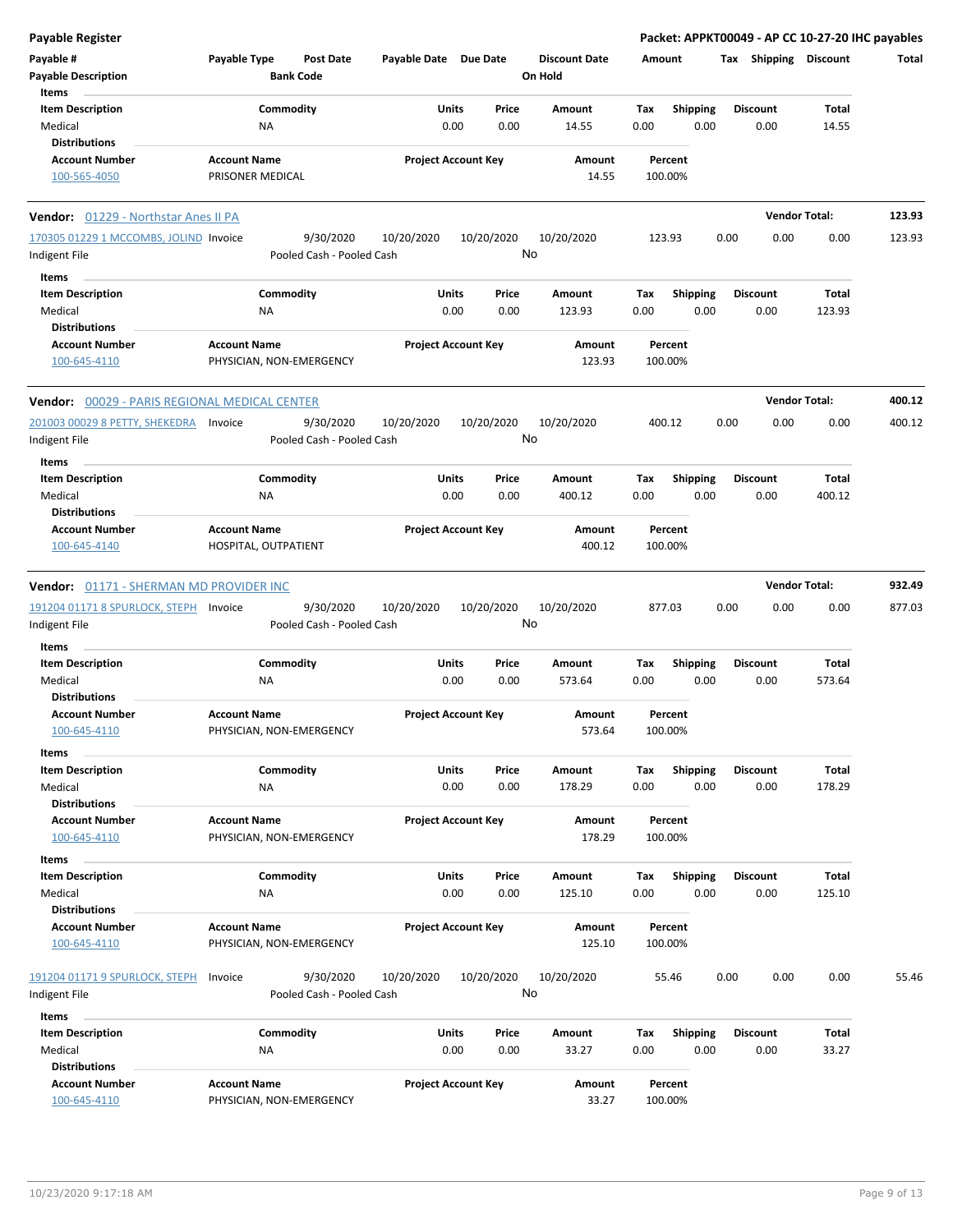| <b>Payable Register</b>                                |                                                      |                            |                                                          |                  | Packet: APPKT00049 - AP CC 10-27-20 IHC payables |      |                 |                       |          |
|--------------------------------------------------------|------------------------------------------------------|----------------------------|----------------------------------------------------------|------------------|--------------------------------------------------|------|-----------------|-----------------------|----------|
| Payable #<br><b>Payable Description</b>                | Payable Type<br><b>Post Date</b><br><b>Bank Code</b> |                            | Payable Date Due Date<br><b>Discount Date</b><br>On Hold |                  |                                                  |      |                 | Tax Shipping Discount | Total    |
| Items                                                  |                                                      |                            |                                                          |                  |                                                  |      |                 |                       |          |
| <b>Item Description</b>                                | Commodity                                            | Units                      | Price                                                    | Amount           | <b>Shipping</b><br>Tax                           |      | <b>Discount</b> | Total                 |          |
| Medical                                                | NA                                                   | 0.00                       | 0.00                                                     | 22.19            | 0.00                                             | 0.00 | 0.00            | 22.19                 |          |
| <b>Distributions</b>                                   |                                                      |                            |                                                          |                  |                                                  |      |                 |                       |          |
| <b>Account Number</b>                                  | <b>Account Name</b>                                  | <b>Project Account Key</b> |                                                          | Amount           | Percent                                          |      |                 |                       |          |
| 100-645-4110                                           | PHYSICIAN, NON-EMERGENCY                             |                            |                                                          | 22.19            | 100.00%                                          |      |                 |                       |          |
| Vendor: 00322 - SHERMAN RADIOLOGY ASSOCIATES           |                                                      |                            |                                                          |                  |                                                  |      |                 | <b>Vendor Total:</b>  | 66.29    |
| 130819 00322 1 PLESS, HELEN ED<br>Indigent File        | 9/30/2020<br>Invoice<br>Pooled Cash - Pooled Cash    | 10/20/2020                 | 10/20/2020                                               | 10/20/2020<br>No | 66.29                                            | 0.00 | 0.00            | 0.00                  | 66.29    |
| Items                                                  |                                                      |                            |                                                          |                  |                                                  |      |                 |                       |          |
| <b>Item Description</b>                                | Commodity                                            | Units                      | Price                                                    | Amount           | <b>Shipping</b><br>Тах                           |      | <b>Discount</b> | Total                 |          |
| Medical                                                | ΝA                                                   | 0.00                       | 0.00                                                     | 66.29            | 0.00                                             | 0.00 | 0.00            | 66.29                 |          |
| <b>Distributions</b>                                   |                                                      |                            |                                                          |                  |                                                  |      |                 |                       |          |
| <b>Account Number</b><br>100-645-4110                  | <b>Account Name</b><br>PHYSICIAN, NON-EMERGENCY      | <b>Project Account Key</b> |                                                          | Amount<br>66.29  | Percent<br>100.00%                               |      |                 |                       |          |
| <b>Vendor: 01168 - TEXOMACARE SPECIALTY PHYSICIANS</b> |                                                      |                            |                                                          |                  |                                                  |      |                 | <b>Vendor Total:</b>  | 6.42     |
| SO30694 01168 3 PARSONS, JEFFE                         | 9/30/2020<br>Invoice                                 | 10/20/2020                 | 10/20/2020                                               | 10/20/2020       | 6.42                                             | 0.00 | 0.00            | 0.00                  | 6.42     |
| Indigent File                                          | Pooled Cash - Pooled Cash                            |                            |                                                          | No               |                                                  |      |                 |                       |          |
| Items                                                  |                                                      |                            |                                                          |                  |                                                  |      |                 |                       |          |
| <b>Item Description</b>                                | Commodity                                            | Units                      | Price                                                    | <b>Amount</b>    | <b>Shipping</b><br>Tax                           |      | <b>Discount</b> | Total                 |          |
| Medical                                                | ΝA                                                   | 0.00                       | 0.00                                                     | 6.42             | 0.00                                             | 0.00 | 0.00            | 6.42                  |          |
| <b>Distributions</b>                                   |                                                      |                            |                                                          |                  |                                                  |      |                 |                       |          |
| <b>Account Number</b>                                  | <b>Account Name</b>                                  | <b>Project Account Key</b> |                                                          | Amount           | Percent                                          |      |                 |                       |          |
| 100-565-4050                                           | PRISONER MEDICAL                                     |                            |                                                          | 6.42             | 100.00%                                          |      |                 |                       |          |
| <b>Vendor: 01177 - TMC BONHAM HOSPITAL</b>             |                                                      |                            |                                                          |                  |                                                  |      |                 | <b>Vendor Total:</b>  | 2,434.20 |
| 130819 01177 5 PLESS, HELEN ED                         | 9/30/2020<br>Invoice                                 | 10/20/2020                 | 10/20/2020                                               | 10/20/2020       | 552.30                                           | 0.00 | 0.00            | 0.00                  | 552.30   |
| Indigent File                                          | Pooled Cash - Pooled Cash                            |                            |                                                          | No               |                                                  |      |                 |                       |          |
| Items                                                  |                                                      |                            |                                                          |                  |                                                  |      |                 |                       |          |
| <b>Item Description</b>                                | Commodity                                            | Units                      | Price                                                    | Amount           | Tax<br><b>Shipping</b>                           |      | <b>Discount</b> | Total                 |          |
| Medical                                                | ΝA                                                   | 0.00                       | 0.00                                                     | 552.30           | 0.00                                             | 0.00 | 0.00            | 552.30                |          |
| <b>Distributions</b>                                   |                                                      |                            |                                                          |                  |                                                  |      |                 |                       |          |
| <b>Account Number</b>                                  | <b>Account Name</b>                                  | <b>Project Account Key</b> |                                                          | Amount           | Percent                                          |      |                 |                       |          |
| 100-645-4140                                           | HOSPITAL, OUTPATIENT                                 |                            |                                                          | 552.30           | 100.00%                                          |      |                 |                       |          |
| 130819 01177 6 PLESS, HELEN ED<br>Indigent File        | 9/30/2020<br>Invoice<br>Pooled Cash - Pooled Cash    | 10/20/2020                 | 10/20/2020                                               | 10/20/2020<br>No | 1,222.50                                         | 0.00 | 0.00            | 0.00                  | 1,222.50 |
| Items                                                  |                                                      |                            |                                                          |                  |                                                  |      |                 |                       |          |
| <b>Item Description</b>                                | Commodity                                            | Units                      | Price                                                    | Amount           | <b>Shipping</b><br>Tax                           |      | <b>Discount</b> | Total                 |          |
| Medical                                                | ΝA                                                   | 0.00                       | 0.00                                                     | 1,222.50         | 0.00                                             | 0.00 | 0.00            | 1,222.50              |          |
| <b>Distributions</b>                                   |                                                      |                            |                                                          |                  |                                                  |      |                 |                       |          |
| <b>Account Number</b>                                  | <b>Account Name</b>                                  | <b>Project Account Key</b> |                                                          | Amount           | Percent                                          |      |                 |                       |          |
| 100-645-4140                                           | HOSPITAL, OUTPATIENT                                 |                            |                                                          | 1,222.50         | 100.00%                                          |      |                 |                       |          |
| 200710 01177 1 LOYA, JERRY CIS                         | 9/30/2020<br>Invoice                                 | 10/20/2020                 | 10/20/2020                                               | 10/20/2020       | 160.95                                           | 0.00 | 0.00            | 0.00                  | 160.95   |
| Indigent File                                          | Pooled Cash - Pooled Cash                            |                            |                                                          | No               |                                                  |      |                 |                       |          |
|                                                        |                                                      |                            |                                                          |                  |                                                  |      |                 |                       |          |
| Items                                                  |                                                      |                            |                                                          |                  |                                                  |      |                 |                       |          |
| <b>Item Description</b>                                | Commodity                                            | Units                      | Price                                                    | Amount           | <b>Shipping</b><br>Tax                           |      | <b>Discount</b> | <b>Total</b>          |          |
| Medical                                                | NA                                                   | 0.00                       | 0.00                                                     | 160.95           | 0.00                                             | 0.00 | 0.00            | 160.95                |          |
| <b>Distributions</b>                                   |                                                      |                            |                                                          |                  |                                                  |      |                 |                       |          |
| <b>Account Number</b><br>100-645-4140                  | <b>Account Name</b><br>HOSPITAL, OUTPATIENT          | <b>Project Account Key</b> |                                                          | Amount<br>160.95 | Percent<br>100.00%                               |      |                 |                       |          |
| SO05431 01177 2 TERRELL, RODNE Invoice                 | 9/30/2020                                            | 10/20/2020                 | 10/20/2020                                               | 10/20/2020       | 465.45                                           | 0.00 | 0.00            | 0.00                  | 465.45   |
| Indigent File                                          | Pooled Cash - Pooled Cash                            |                            |                                                          | No               |                                                  |      |                 |                       |          |
|                                                        |                                                      |                            |                                                          |                  |                                                  |      |                 |                       |          |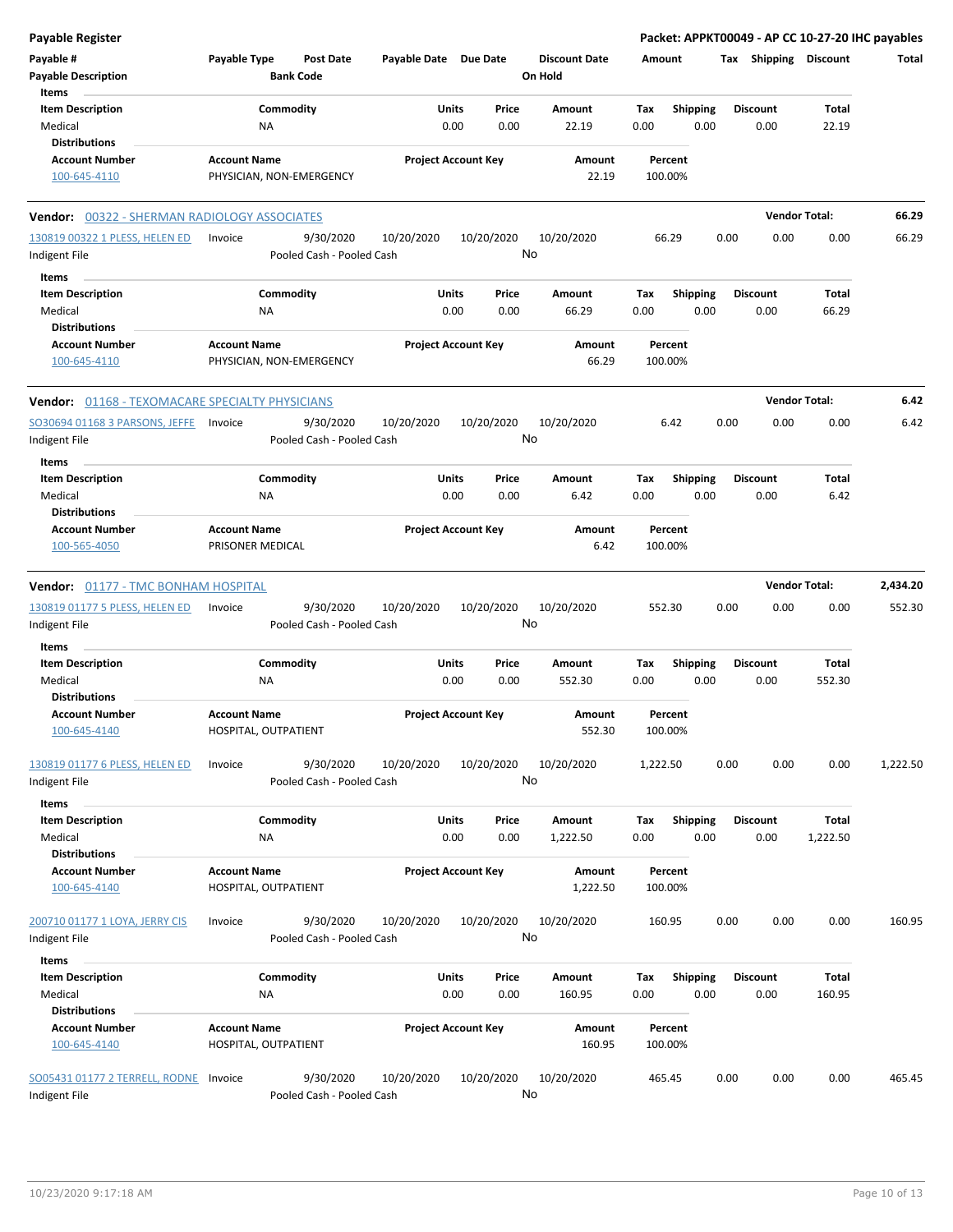| <b>Payable Register</b>                                       |                                         |                                        |                            |               |                  |                                 |             |                         |      | Packet: APPKT00049 - AP CC 10-27-20 IHC payables |                       |       |
|---------------------------------------------------------------|-----------------------------------------|----------------------------------------|----------------------------|---------------|------------------|---------------------------------|-------------|-------------------------|------|--------------------------------------------------|-----------------------|-------|
| Payable #<br><b>Payable Description</b><br><b>Items</b>       | Payable Type                            | Post Date<br><b>Bank Code</b>          | Payable Date Due Date      |               |                  | <b>Discount Date</b><br>On Hold | Amount      |                         |      | Tax Shipping Discount                            |                       | Total |
| <b>Item Description</b>                                       |                                         | Commodity                              |                            | <b>Units</b>  | Price            | Amount                          | Tax         | <b>Shipping</b>         |      | <b>Discount</b>                                  | <b>Total</b>          |       |
| Medical<br><b>Distributions</b>                               | <b>NA</b>                               |                                        |                            | 0.00          | 0.00             | 465.45                          | 0.00        | 0.00                    |      | 0.00                                             | 465.45                |       |
| <b>Account Number</b><br>100-565-4050                         | <b>Account Name</b><br>PRISONER MEDICAL |                                        | <b>Project Account Key</b> |               |                  | Amount<br>465.45                |             | Percent<br>100.00%      |      |                                                  |                       |       |
| SO39759 01177 1 MUSSER, MARC J Invoice<br>Indigent File       |                                         | 9/30/2020<br>Pooled Cash - Pooled Cash | 10/20/2020                 |               | 10/20/2020<br>No | 10/20/2020                      |             | 33.00                   | 0.00 | 0.00                                             | 0.00                  | 33.00 |
|                                                               |                                         |                                        |                            |               |                  |                                 |             |                         |      |                                                  |                       |       |
| Items<br><b>Item Description</b><br>Medical                   | <b>NA</b>                               | Commodity                              |                            | Units<br>0.00 | Price<br>0.00    | Amount<br>33.00                 | Tax<br>0.00 | <b>Shipping</b><br>0.00 |      | <b>Discount</b><br>0.00                          | <b>Total</b><br>33.00 |       |
| <b>Distributions</b><br><b>Account Number</b><br>100-565-4050 | <b>Account Name</b><br>PRISONER MEDICAL |                                        | <b>Project Account Key</b> |               |                  | Amount<br>33.00                 |             | Percent<br>100.00%      |      |                                                  |                       |       |
| Vendor: 01230 - Urbanczyk Ortho, PLLC                         |                                         |                                        |                            |               |                  |                                 |             |                         |      |                                                  | <b>Vendor Total:</b>  | 75.50 |
| 191204 01230 1 SPURLOCK, STEPH Invoice                        |                                         | 10/27/2020                             | 10/20/2020                 |               | 10/27/2020       | 10/20/2020                      |             | 75.50                   | 0.00 | 0.00                                             | 0.00                  | 75.50 |
| Indigent File                                                 |                                         | Pooled Cash - Pooled Cash              |                            |               | No               |                                 |             |                         |      |                                                  |                       |       |
| <b>Items</b>                                                  |                                         |                                        |                            |               |                  |                                 |             |                         |      |                                                  |                       |       |
| <b>Item Description</b>                                       |                                         | Commodity                              |                            | <b>Units</b>  | Price            | Amount                          | Tax         | <b>Shipping</b>         |      | <b>Discount</b>                                  | Total                 |       |
| Medical<br><b>Distributions</b>                               | <b>NA</b>                               |                                        |                            | 0.00          | 0.00             | 33.27                           | 0.00        | 0.00                    |      | 0.00                                             | 33.27                 |       |
| <b>Account Number</b>                                         | <b>Account Name</b>                     |                                        | <b>Project Account Key</b> |               |                  | Amount                          |             | Percent                 |      |                                                  |                       |       |
| 100-645-4110                                                  | PHYSICIAN, NON-EMERGENCY                |                                        |                            |               |                  | 33.27                           |             | 100.00%                 |      |                                                  |                       |       |
| <b>Items</b>                                                  |                                         |                                        |                            |               |                  |                                 |             |                         |      |                                                  |                       |       |
| <b>Item Description</b>                                       |                                         | Commodity                              |                            | Units         | Price            | Amount                          | Tax         | <b>Shipping</b>         |      | <b>Discount</b>                                  | <b>Total</b>          |       |
| Medical<br><b>Distributions</b>                               | <b>NA</b>                               |                                        |                            | 0.00          | 0.00             | 22.45                           | 0.00        | 0.00                    |      | 0.00                                             | 22.45                 |       |
| <b>Account Number</b>                                         | <b>Account Name</b>                     |                                        | <b>Project Account Key</b> |               |                  | Amount                          |             | Percent                 |      |                                                  |                       |       |
| 100-645-4110                                                  | PHYSICIAN, NON-EMERGENCY                |                                        |                            |               |                  | 22.45                           |             | 100.00%                 |      |                                                  |                       |       |
| <b>Items</b>                                                  |                                         |                                        |                            |               |                  |                                 |             |                         |      |                                                  |                       |       |
| <b>Item Description</b>                                       |                                         | Commodity                              |                            | Units         | Price            | Amount                          | Tax         | <b>Shipping</b>         |      | <b>Discount</b>                                  | <b>Total</b>          |       |
| Medical                                                       | <b>NA</b>                               |                                        |                            | 0.00          | 0.00             | 19.78                           | 0.00        | 0.00                    |      | 0.00                                             | 19.78                 |       |
| <b>Distributions</b>                                          |                                         |                                        |                            |               |                  |                                 |             |                         |      |                                                  |                       |       |
| <b>Account Number</b>                                         | <b>Account Name</b>                     |                                        | <b>Project Account Key</b> |               |                  | Amount                          |             | Percent                 |      |                                                  |                       |       |
| 100-645-4110                                                  | PHYSICIAN, NON-EMERGENCY                |                                        |                            |               |                  | 19.78                           |             | 100.00%                 |      |                                                  |                       |       |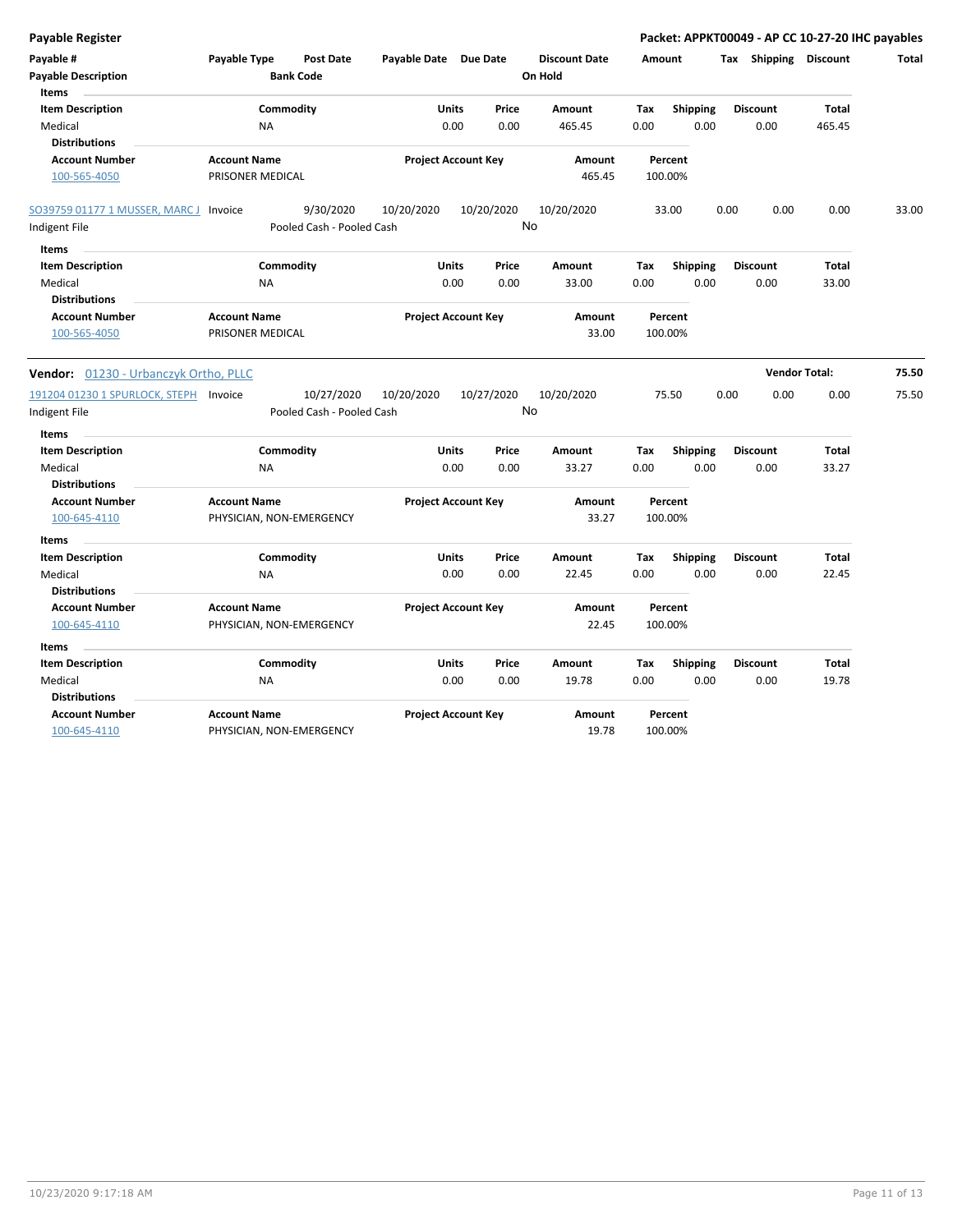## Payable Summary

| Type    | Count               | Gross     | Tax  | Shipping | <b>Discount</b> | Total     | <b>Manual Payment</b> | Balance   |
|---------|---------------------|-----------|------|----------|-----------------|-----------|-----------------------|-----------|
| Invoice | 35                  | 13.270.31 | 0.00 | 0.OC     | 0.00            | 13.270.31 | 0.00                  | 13.270.31 |
|         | <b>Grand Total:</b> | 13,270.31 | 0.00 | 0.00     | 0.00            | 13,270.31 | 0.00                  | 13,270.31 |